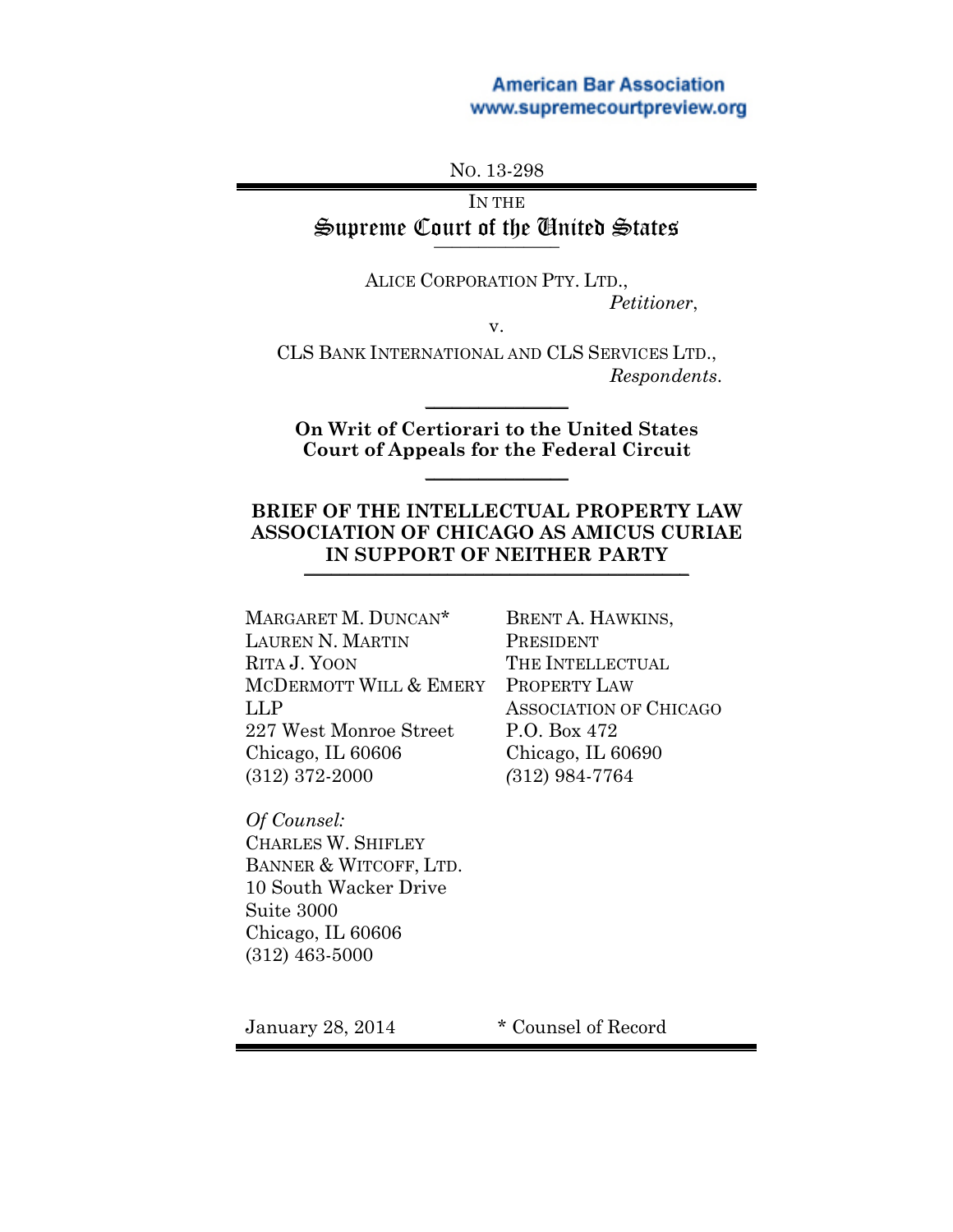# **TABLE OF CONTENTS**

| INTEREST OF AMICUS CURIAE  1                                                                                                                                                                              |  |  |  |  |  |
|-----------------------------------------------------------------------------------------------------------------------------------------------------------------------------------------------------------|--|--|--|--|--|
|                                                                                                                                                                                                           |  |  |  |  |  |
| PROCEEDINGS BEFORE THE                                                                                                                                                                                    |  |  |  |  |  |
|                                                                                                                                                                                                           |  |  |  |  |  |
| PATENT CLAIMS SATISFY<br>L.<br>35 U.S.C. § 101 WHEN THEY DO<br><b>NOT PREEMPT THEIR</b><br>UNDERLYING ABSTRACT IDEAS 6                                                                                    |  |  |  |  |  |
| This Court Has Fulfilled<br>A.<br>Congress' Intent In<br>Construing $§$ 101 Broadly                                                                                                                       |  |  |  |  |  |
| В.<br>Patent Claims To Computer-<br><b>Implemented Inventions</b><br>Recite Patent-Eligible<br>Subject Matter When They<br>Do Not Remove Their<br>Underlying Abstract Ideas<br>From The Public Domain  10 |  |  |  |  |  |
| C. Congress And The Court's<br>Precedent Do Not Permit<br>Wholly New $\S 101$ Tests For<br>Different Types Of Claims 13                                                                                   |  |  |  |  |  |

i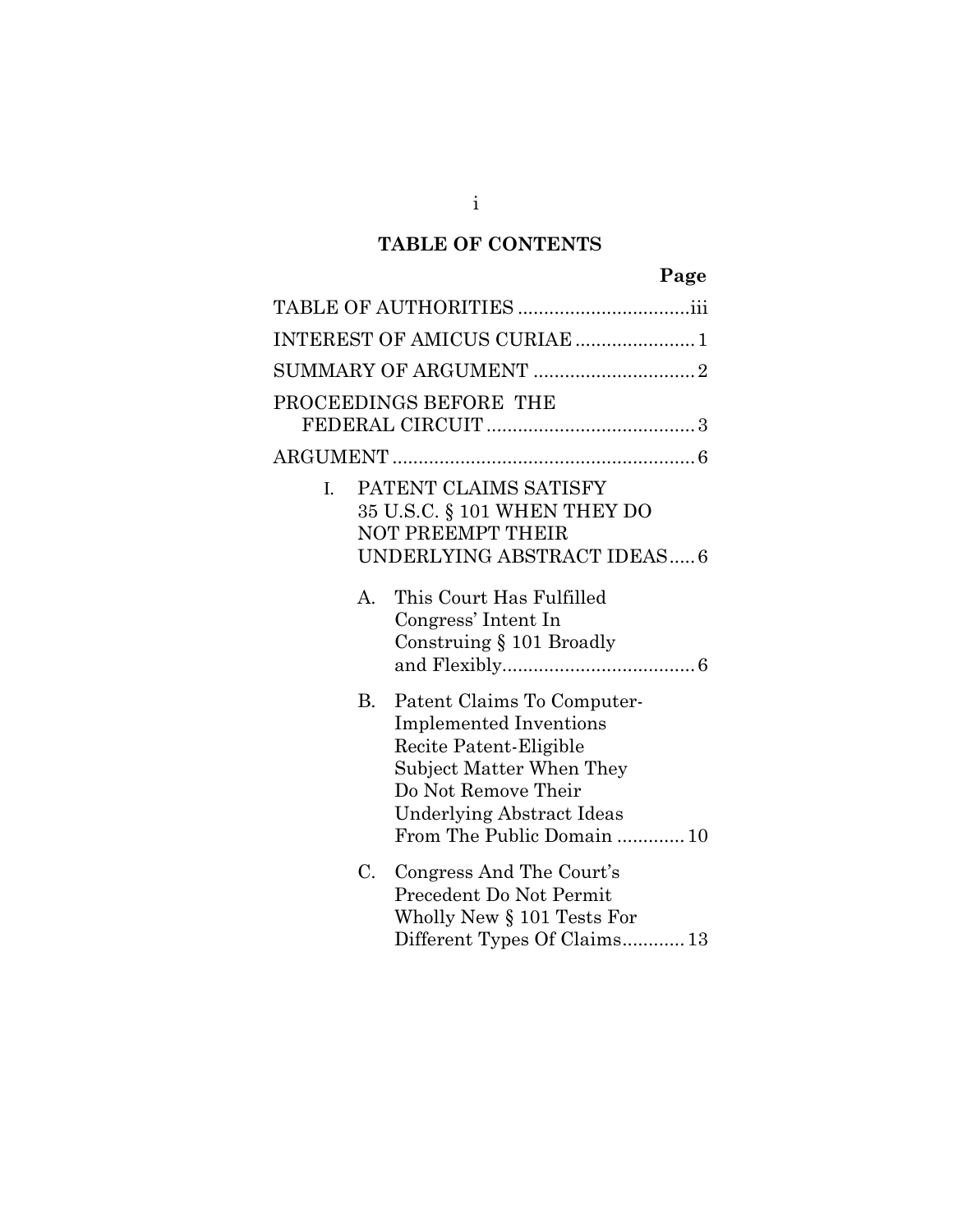| II. |    | CONGRESS AND THIS COURT'S<br>PRECEDENT DO NOT INTEND<br>§ 101 PATENT ELIGIBILITY TO<br><b>BE JUDGED BY "INVENTIVE</b> |
|-----|----|-----------------------------------------------------------------------------------------------------------------------|
|     |    | III. SECTION 101 ELIGIBILITY IS<br>SIMPLE - ALBEIT<br>UNSATISFYING TO THOSE WHO<br>DESIRE A BRIGHT LINE TEST19        |
|     | A. | <i>Mayo</i> Is Instructive But Not<br>Directly On Point 19                                                            |
|     | В. | Applying § 101 Means<br>Asking Two Questions20                                                                        |
|     | C. | Although Simple In<br><b>Exposition And Difficult In</b><br>Practice, The Simple Test Is<br>Nevertheless The Correct  |
|     |    |                                                                                                                       |

ii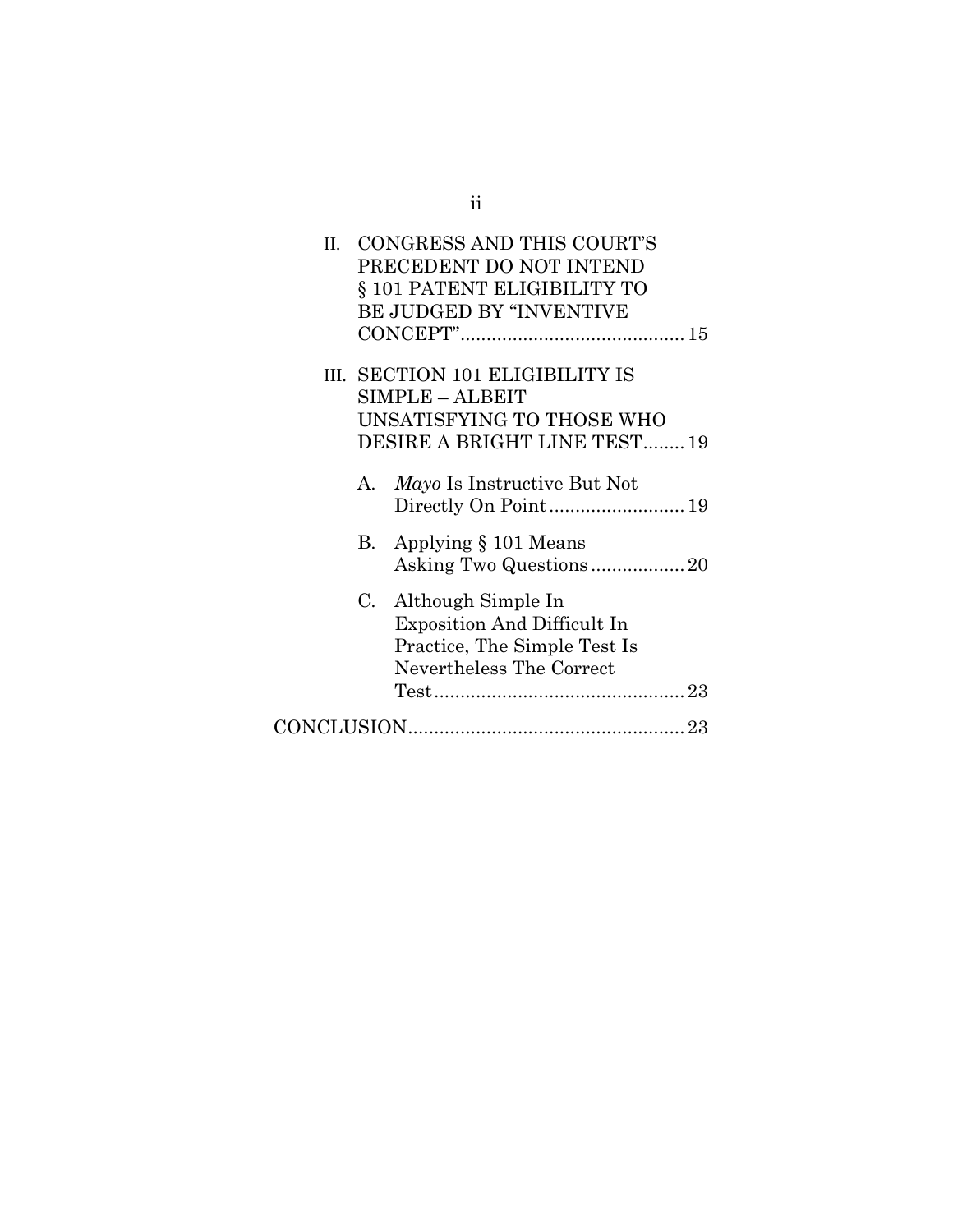# **TABLE OF AUTHORITIES**

# <span id="page-3-0"></span>**Cases Page**

| <i>In re Bergy</i> , 596 F.2d 952 (CCPA 1979)15, 16                                                   |
|-------------------------------------------------------------------------------------------------------|
| Bilski v. Kappos,<br>U.S. __; 130 S. Ct. 3218 (2010) <i>passim</i>                                    |
| Bros. Inc. v. Browning Mfg. Co.,                                                                      |
| CLS Bank International v. Alice Corp.<br>Pty. Ltd., 685 F.3d 1341 (Fed. Cir. 2012)2, 3, 4             |
| CLS Bank International v. Alice Corp.<br>Pty. Ltd., 717 F.3d 1269 (Fed. Cir. 2013)5                   |
| Diamond v. Chakrabarty,                                                                               |
| Diamond v. Diehr, 450 U.S. 175 (1981) passim                                                          |
| Eimco Corp. v. Peterson Filters &<br>Eng'g Co., 406 F.2d 431 (10th Cir. 1968)16                       |
| Funk Bros. Seed Co. v. Kalo Inoculant Co.,                                                            |
| Gottschalk v. Benson,                                                                                 |
| Graham v. John Deere & Co.,                                                                           |
| Mackay Radio & Telegraph Co. v. Radio Corp.<br>of America, 306 U.S. 86, 59 S.Ct. 427 (1939)8, 13      |
| Mayo Collaborative Servs. v. Prometheus Labs., Inc.,<br>U.S. ___, 132 S.Ct. 1289 (2012) <i>passim</i> |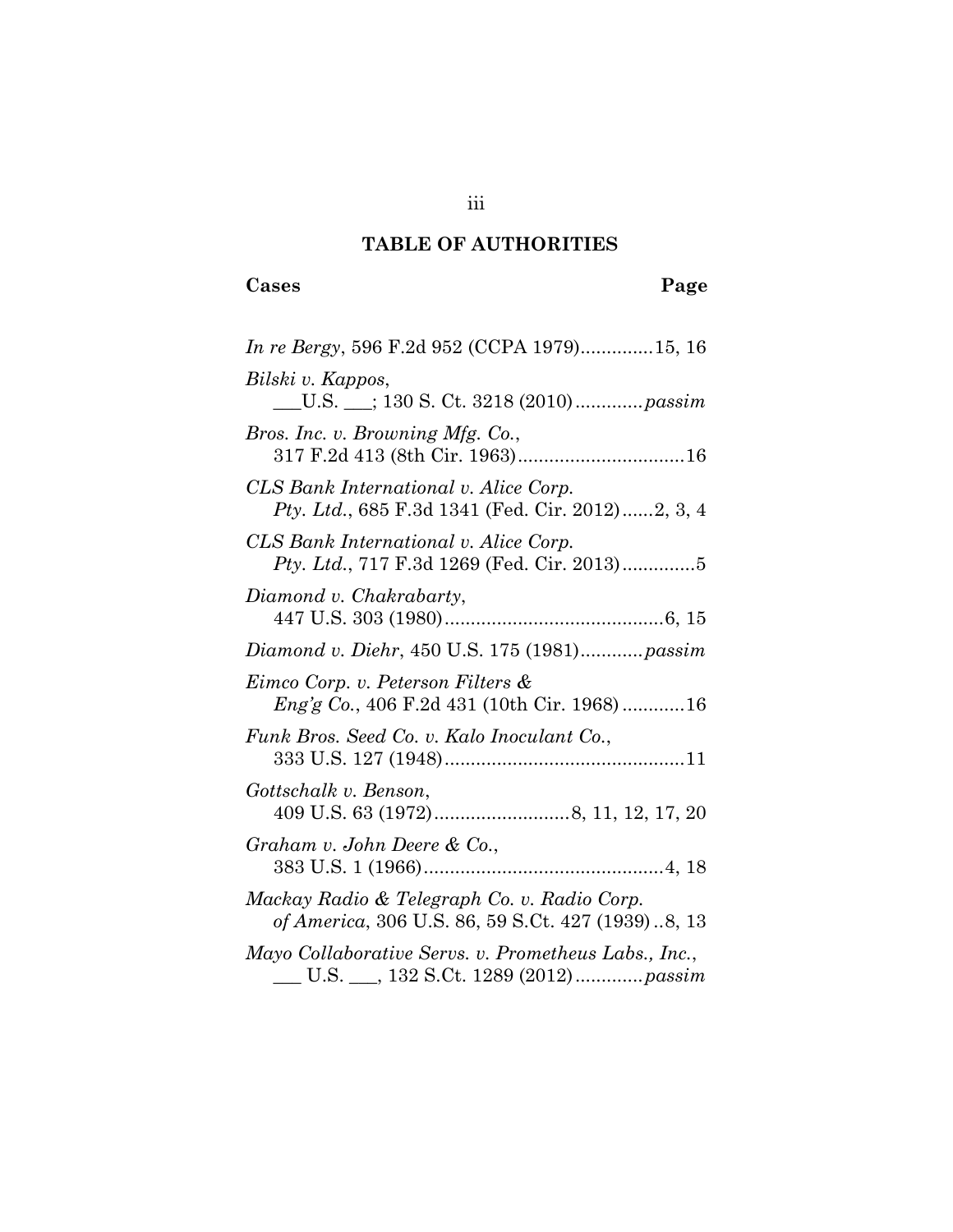| Nat'l Dairy Prods. Corp. v. Borden Co.,                       |  |
|---------------------------------------------------------------|--|
|                                                               |  |
| <i>O'Reilly v. Morse</i> , 56 U.S. (15 How.) 62 (1854) 11, 17 |  |
| <i>Parker v. Flook, 437 U.S. 584,</i>                         |  |
| Vincent v. Suni-Citrus Prods. Co.,                            |  |
|                                                               |  |

## **Statutes**

# **Other Authorities**

| M. Lemley, et al., Life after Bilski,                                                                                                                                         |
|-------------------------------------------------------------------------------------------------------------------------------------------------------------------------------|
| S. Rep. No. 82-1979, 82d Cong., 2d Sess., at 5<br>(1952), reprinted in 1952 U.S.C.C.A.N. 239916                                                                               |
| The Supreme Court Engages in Judicial Activism<br>in Interpreting the Patent Law in eBay, Inc.<br>$v.$ MercExchange, L.L.C.,<br>10 Tul. J. Tech. & Intell. Prop. 165, 199-200 |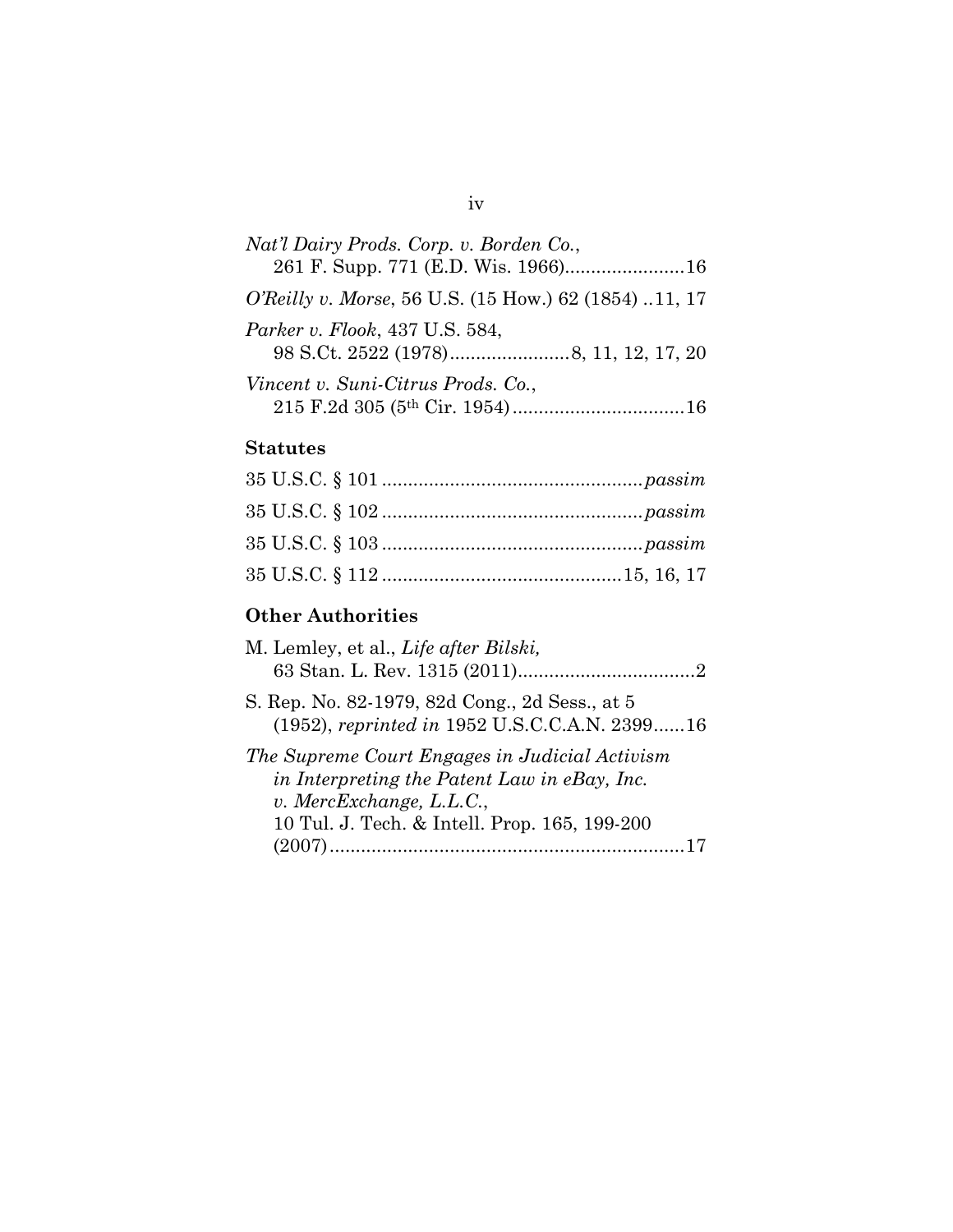#### **INTEREST OF AMICUS CURIAE**

<span id="page-5-0"></span>The Intellectual Property Law Association of Chicago ("IPLAC") submits this brief as amicus curiae, but in support of neither party on the ultimate merits of the case.[1](#page-5-1)

Founded in 1884, the Intellectual Property Law Association of Chicago is a voluntary bar association of over 1,000 members who practice in the areas of patents, trademarks, copyrights, trade secrets and the legal issues they present. IPLAC is the country's oldest bar association devoted exclusively to intellectual property matters. In litigation, IPLAC's members are split about equally between plaintiffs and defendants. Its members include attorneys in private and corporate practices before federal bars throughout the United States, as well as the U.S. Patent and Trademark Office and the U.S. Copyright Office. As part of its central objectives, IPLAC is

 $\overline{a}$ 

<span id="page-5-1"></span><sup>1</sup> Petitioner and respondents each have filed and lodged with the Clerk a letter of consent to the filing of amicus curiae briefs in support of either party or of neither party. Pursuant to Supreme Court Rule 37.6, this brief was not authored, in whole or in part, by counsel to a party, and no monetary contribution to the preparation or submission of this brief was made by any person or entity other than IPLAC or its counsel. After reasonable investigation, IPLAC believes that (a) no member of its Board or Amicus Committee who voted to prepare this brief, or any attorney in the law firm or corporation of such a member, represents a party to this litigation in this matter, (b) no representative of any party to this litigation participated in the authorship of this brief, and (c) no one other than IPLAC, or its members who authored this brief and their law firms or employers, made a monetary contribution to the preparation or submission of this brief.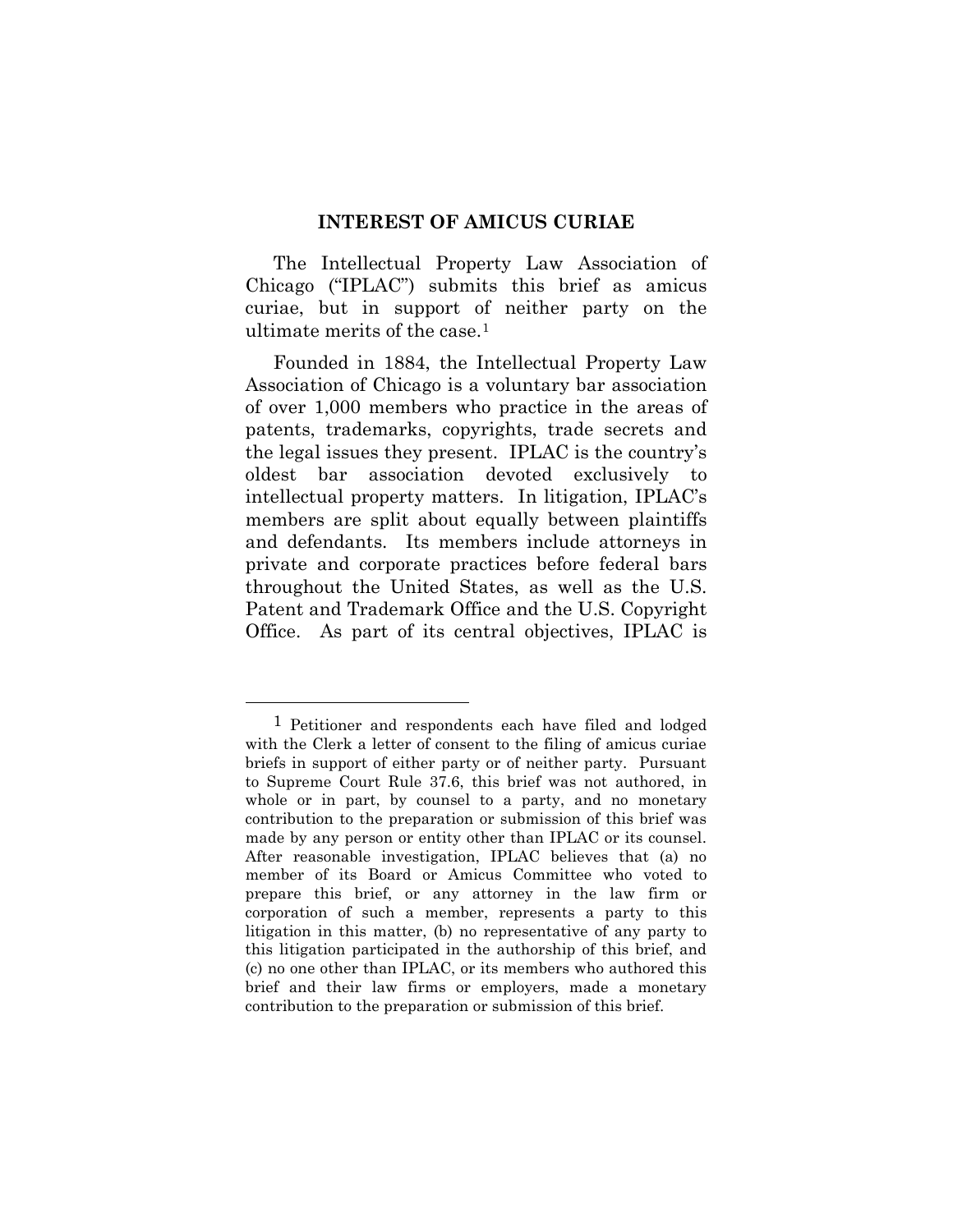<span id="page-6-0"></span>dedicated to aiding in the development of intellectual property law, especially in the federal courts.[2](#page-6-1)

#### **SUMMARY OF ARGUMENT**

Congress implemented a plan for providing and protecting rights of inventors and promoting the advance of the useful arts by broadly drafting the patent statute without technological exclusions in order to embrace yet unknown innovations. Thus, 35 U.S.C. § 101 places few limits on the types of inventions that are eligible for patent protection.

For more than a century, this Court has applied § 101 using a flexible and broad subject matter analysis. It is this elasticity of § 101 that has made the U.S. patent system one of the strongest in the world.

This Court now seeks to resolve whether a specific type of invention – a computer-implemented invention – is patent-eligible under § 101. The Court has stated repeatedly that § 101 is a filter of subject matter for patenting that does not include laws of nature, natural phenomena, and abstract ideas. *See, e.g., Mayo Collaborative Servs. v. Prometheus Labs., Inc.*, \_\_\_ U.S. \_\_\_, 132 S.Ct. 1289 (2012). However, a concern has arisen that perhaps "no one understands what makes an idea 'abstract.'" *CLS Bank International v. Alice Corp. Pty. Ltd.*, 685 F.3d 1341 at 1349 (Fed. Cir. 2012) (citing M. Lemley, et al., *Life after Bilski*, 63 Stan. L. Rev. 1315, 1316 (2011)).

l

<span id="page-6-1"></span><sup>&</sup>lt;sup>2</sup> While over 30 federal judges are honorary members of IPLAC, none of them was consulted or participated in any way regarding this brief.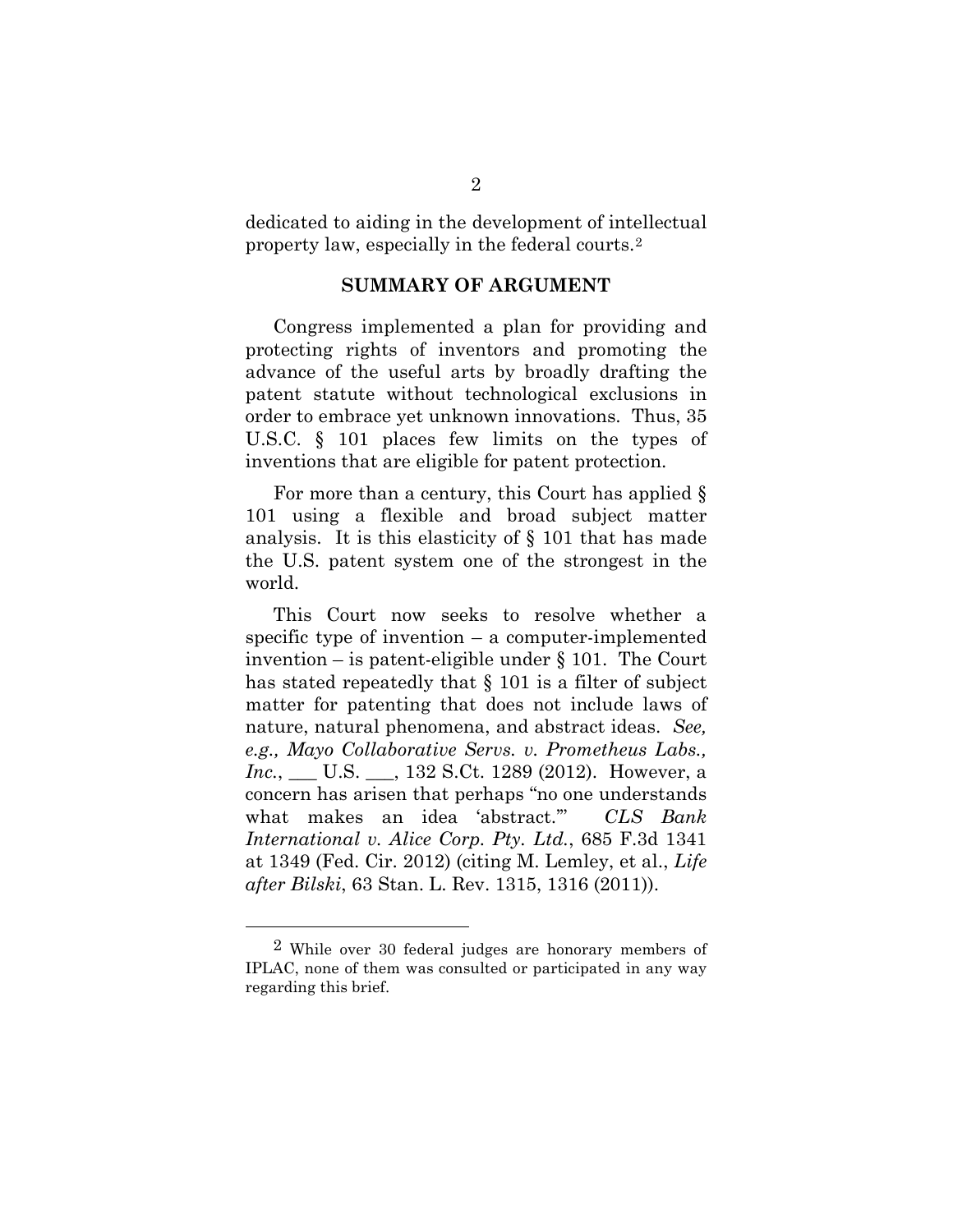As set forth in more detail below, IPLAC respectfully requests that the Court continue to apply its prior precedent regarding patent eligibility under 35 U.S.C. § 101 to computer-implemented inventions. According to the Court's precedent, exceptions to patent eligibility under § 101 must necessarily include laws of nature, natural phenomena and abstract ideas, including algorithms or mathematical formulas and fundamental scientific and business principles. This is the test this Court should continue to apply.

This Court should not disturb Congress and the Court's prior precedent stating the threshold for patent eligible subject matter, which has fostered innovation and public disclosure over a wide variety of useful arts—and importantly, in new and emerging fields of technology, including computerimplemented inventions. The judgment of this Court should be consistent with the Court's prior precedent that computer-implemented inventions are eligible for patenting if they cover specific implementations of an abstract idea and do not wholly preempt the abstract idea itself.

## **PROCEEDINGS BEFORE THE FEDERAL CIRCUIT**

<span id="page-7-0"></span>The original Federal Circuit opinion in this case, *CLS Bank Int'l v. Alice Corp.*, 685 F.3d 1341 (Fed. Cir. 2012), adopted a general test that a patent claim is not patentable under § 101 where ineligibility is "manifest", i.e., when "the single most reasonable understanding is that the claim is directed to nothing more than a fundamental truth or disembodied concept." 685 F.3d at 1352. However,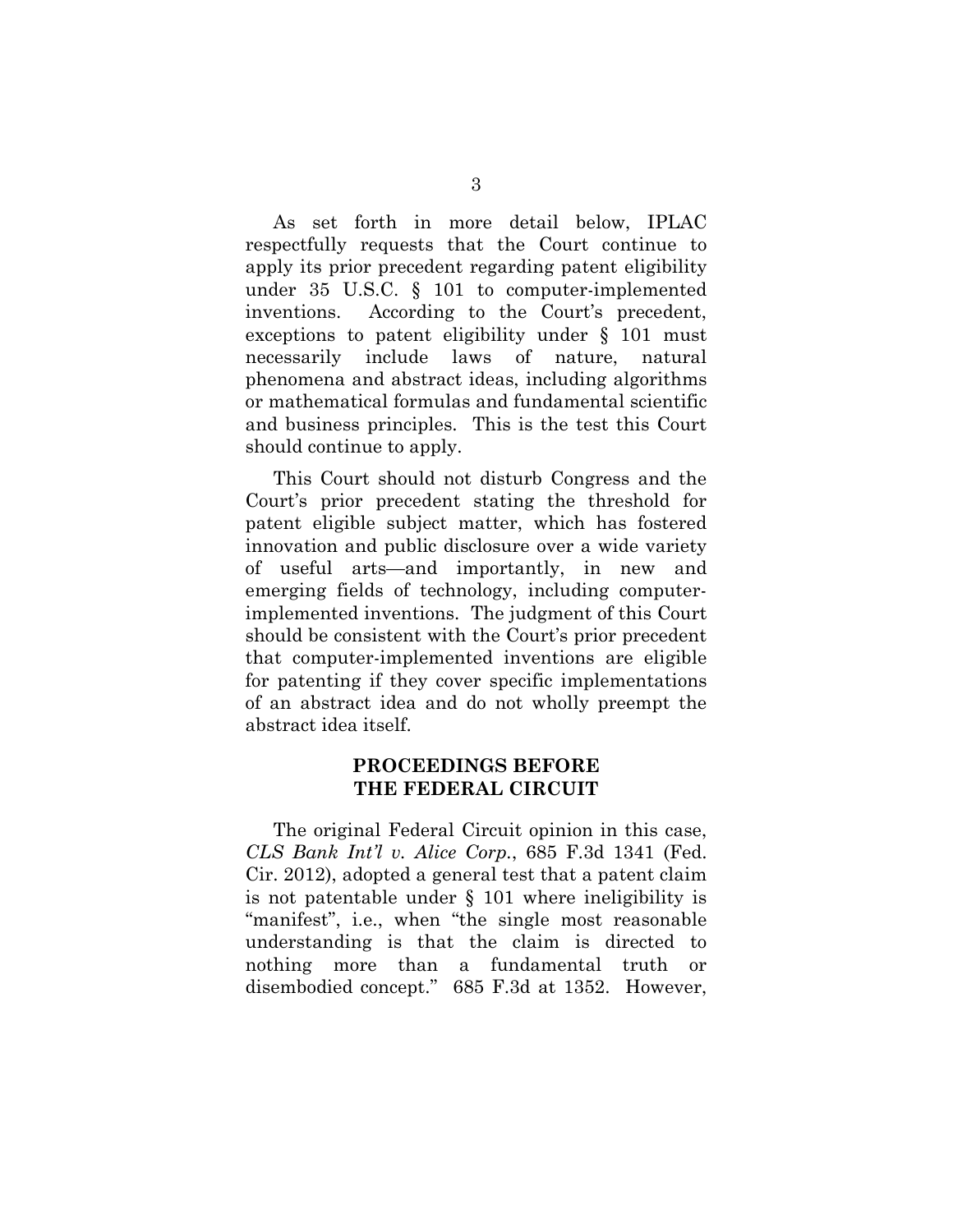this Court's decisions are devoid of a "manifest exclusion test." This test should not be adopted.

The original Federal Circuit panel dissent, in contrast, adopted a test of "inventive concept" to apply in evaluating patent eligibility under § 101. *Id.*, 685 F.3d at 1356. Yet this alternate test is precisely the type of exclusion from patent eligibility that Congress, through its implementation of the patent statute sought to avoid. Moreover, this Court's precedent does not provide a focused test of inventiveness as to  $\S$  101. An "inventive concept" test will only reintroduce the difficult problem of evaluating "inventiveness." The absence of a uniform definition for "invention" is well known, expressed by this Court itself to be avoided (*see Graham v. John Deere & Co.*, 383 U.S. 1 (1966)), and specifically sought by Congress to be avoided by the adoption of 35 U.S.C. 103. *Id.* at 14-17.

Following its rehearing en banc, the Federal Circuit introduced conflicting tests for patent eligible subject matter under 35 U.S.C. § 101. While seven judges affirmed the district court's decision that none of the method and computer readable media claims at issue were patent eligible subject matter under § 101, there was no majority opinion to guide the lower courts in reviewing such patent claims in the future. Moreover, the en banc panel was evenly divided on the patent eligibility of the asserted system claims and thus affirmed the district court's holding that the system claims are not directed to patent eligible subject matter under § 101.

Judge Lourie's concurring opinion (joined by Judges Dyk, Prost, Reyna and Wallach) found all asserted method, computer readable media and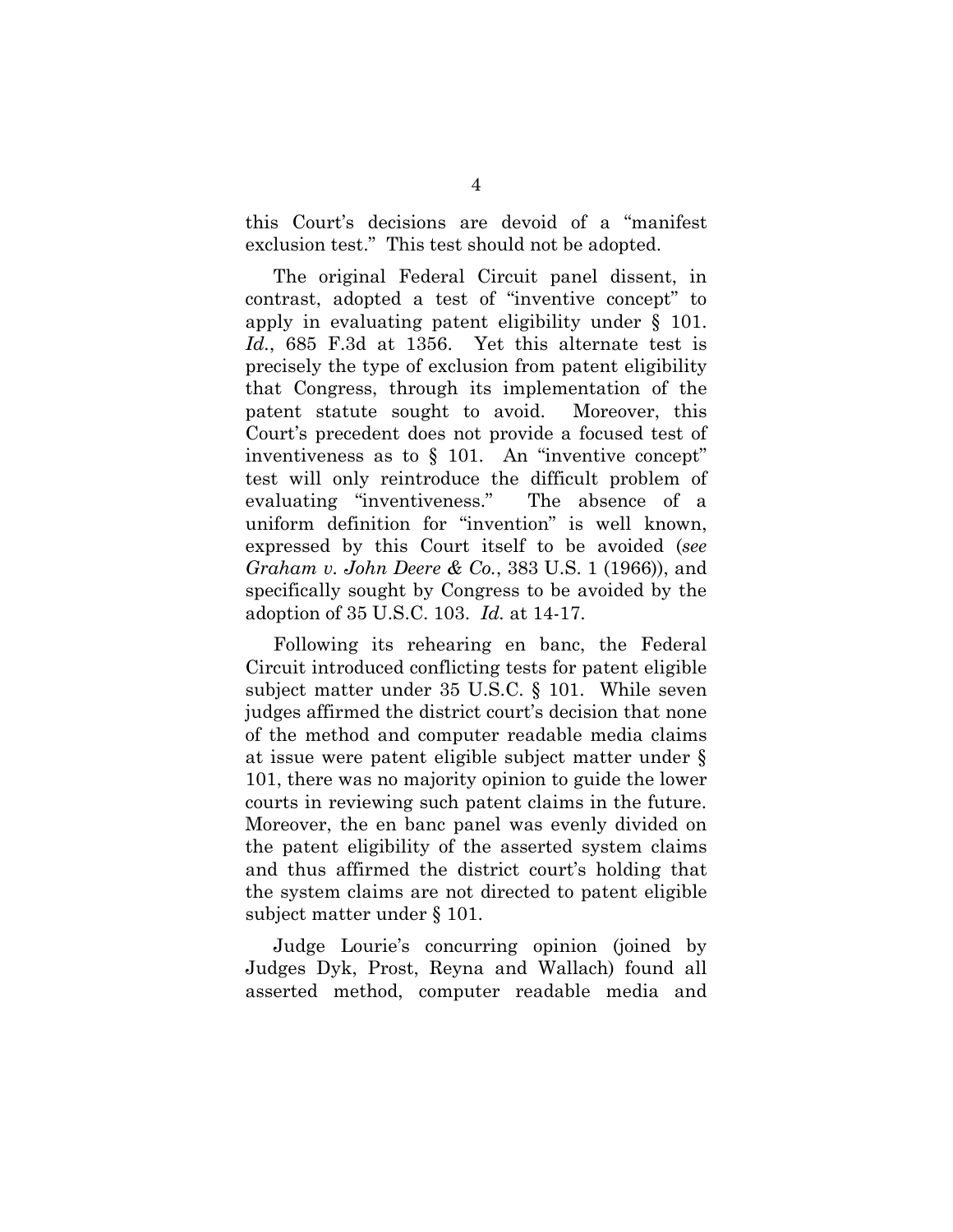system claims ineligible for patent protection. Judge Lourie emphasized the preemption test, which hinges on whether a claim covers an abstract idea that preempts all uses of the idea within the stated field. *See CLS Bank Int'l v. Alice Corp.*, 717 F.3d 1269, 1273-92 (Fed. Cir. 2013) (en banc). He explained that "[a]bstract methods do not become patent-eligible machines by being clothed in computer language." *Id.* at 1292.

By contrast, Chief Judge Rader (joined by Judges Linn, Moore and O'Malley) took a broader view of patent eligible subject matter and found the asserted system claims patent eligible:

> [I]t is important to remember that all patents 'pre-empt' some future innovation in the sense that they preclude others from commercializing the invention without the patentee's permission. Pre-emption is only a subject matter eligibility problem when a claim preempts all practical uses of an abstract idea.

*Id.* at 1300.

Judge Newman seemed to take the broadest view of patent eligibility under § 101 and found all asserted method, computer readable media and system claims to be patent eligible. Directly contradicting Judge Lourie's plurality opinion, Judge Newman rejected the focus on preemption, writing that "[t]here is no need for an all-purpose definition of 'abstractness' or 'preemption,' as heroically attempted today." *Id.* at 1322.

As set forth above, the Federal Circuit not only was unable to reach common ground, but also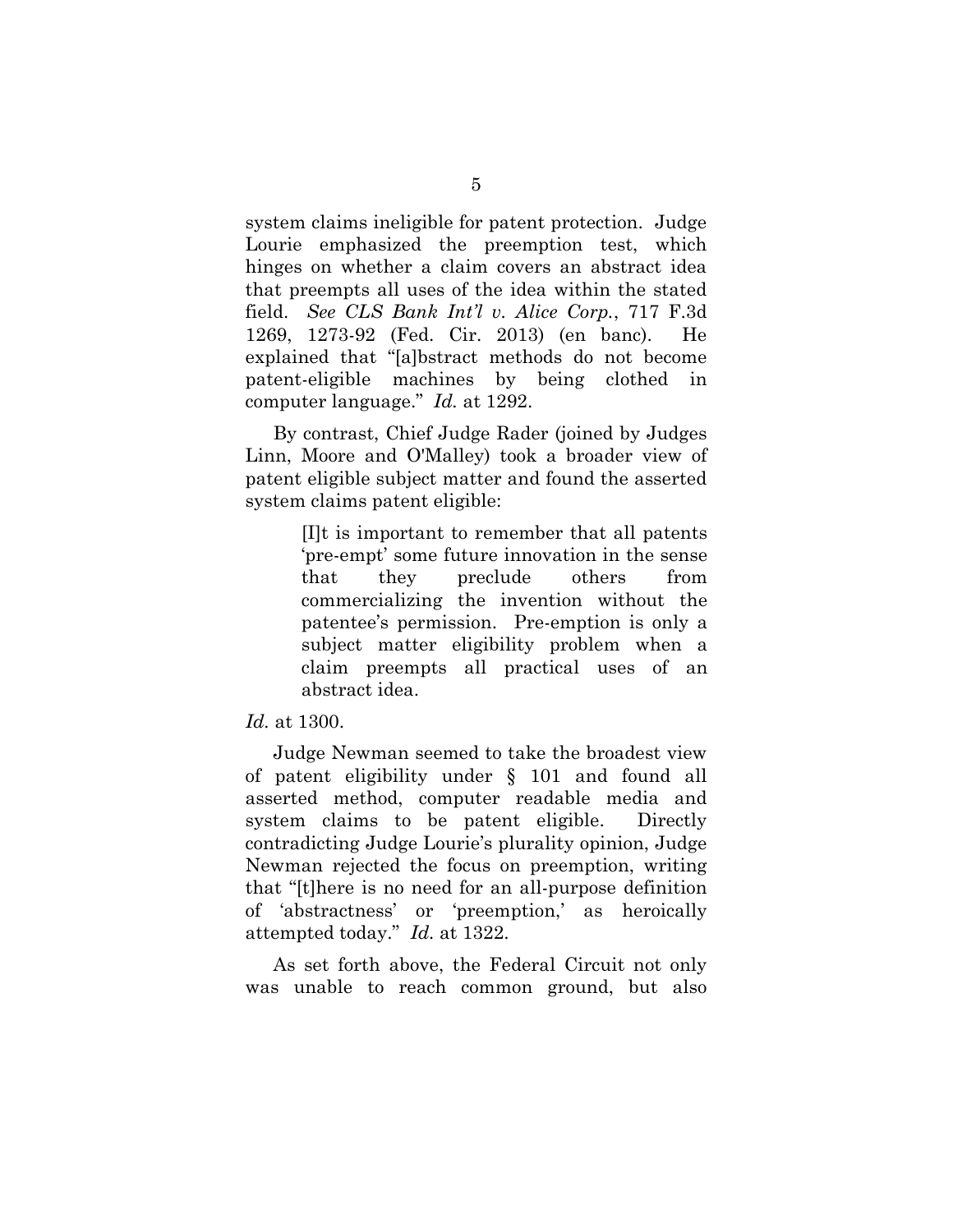propounded conflicting standards for determining patent eligibility of computer-implemented inventions under § 101. It is of the utmost importance to have a consistent legal standard for evaluation of patent eligibility of computerimplemented inventions under § 101 to guide the U.S. Patent and Trademark Office and the courts.

### **ARGUMENT**

## <span id="page-10-1"></span><span id="page-10-0"></span>**I. PATENT CLAIMS SATISFY 35 U.S.C. § 101 WHEN THEY DO NOT PREEMPT THEIR UNDERLYING ABSTRACT IDEAS**

### <span id="page-10-2"></span>**A. This Court Has Fulfilled Congress' Intent In Construing § 101 Broadly and Flexibly**

This Court's prior decisions are consistent with 35 U.S.C. § 101, which provides:

> Whoever invents or discovers any new and useful process, machine, manufacture, or composition of matter, or any new and useful improvement thereof, may obtain a patent therefor, subject to the conditions and requirements of this title.

This Court has interpreted the language of § 101 broadly: "In choosing such expansive terms as 'manufacture' and 'composition of matter,' modified by the comprehensive 'any,' Congress plainly contemplated that the patent laws would be given wide scope." *Diamond v. Chakrabarty*, 447 U.S. 303, 308 (1980). Through its broad language, § 101 readily accommodates the rapid pace of innovation and assimilation of new technologies, including technologies never anticipated at the time § 101 was enacted. As this Court has stated, patentable subject matter includes "anything under the sun that is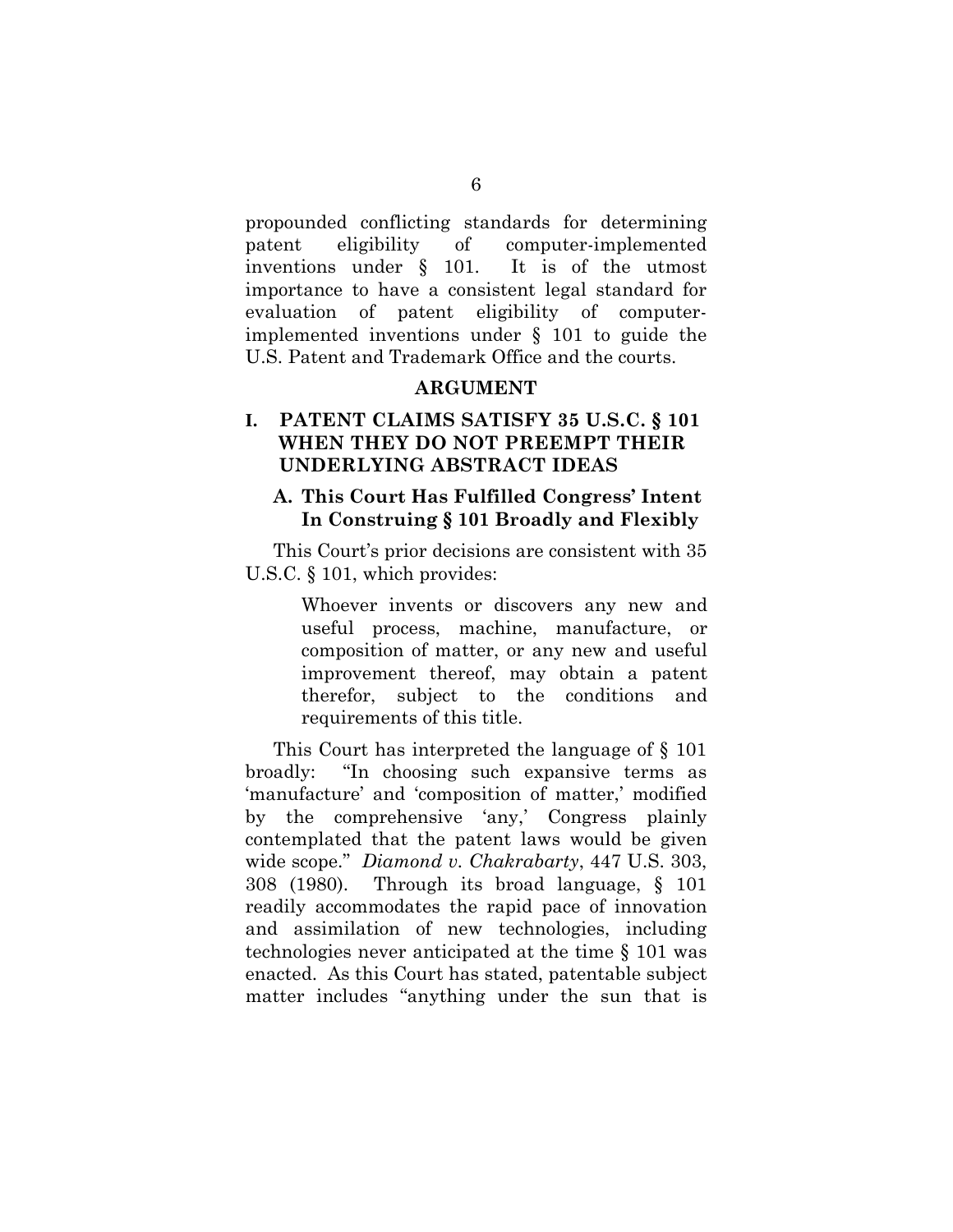made by man." *Id*. at 309 (quotations and citations omitted). This Court has not excluded particular technologies from § 101, no matter how unusual or bizarre. *See Diamond v. Diehr*, 450 U.S. 175, 182-83 (1981).

More recently, in *Bilski v. Kappos*, U.S. ; 130 S. Ct. 3218 (2010), the Court considered the Federal Circuit's previous "machine or transformation" test for determining patent-eligible subject matter and "cautioned that courts should not read into the patent laws limitations and conditions which the legislature has not expressed." *Id.* at 3226 (quotations and citations omitted). Thus, this Court ruled that "[t]he machine-or-transformation test is not the sole test for deciding whether an invention is a patent-eligible 'process' [under § 101]." *Id.* at 3227.

Although in *Bilski*, this Court recognized that its precedents provide "three specific exceptions" to § 101's patent-eligibility principles, the Court emphasized that those exceptions do not give "the Judiciary *carte blanche* to impose other limitations that are inconsistent with the text and the statute's purpose and design." *Id*. at 3226.

Even more recently, in *Mayo Collaborative Servs. v. Prometheus Labs., Inc.*, \_\_\_ U.S. \_\_\_; 132 S.Ct. 1289 (2012), this Court reiterated that too broad an interpretation of the exclusionary principle could eviscerate patent law. *Id*. at 1293. In doing so, the Court acknowledged that all inventions at some level embody, use, reflect, rest upon, or apply laws of nature, natural phenomena, or abstract ideas. *Id*. In *Mayo*, the Court referenced its earlier opinion in *Diehr*, explaining that: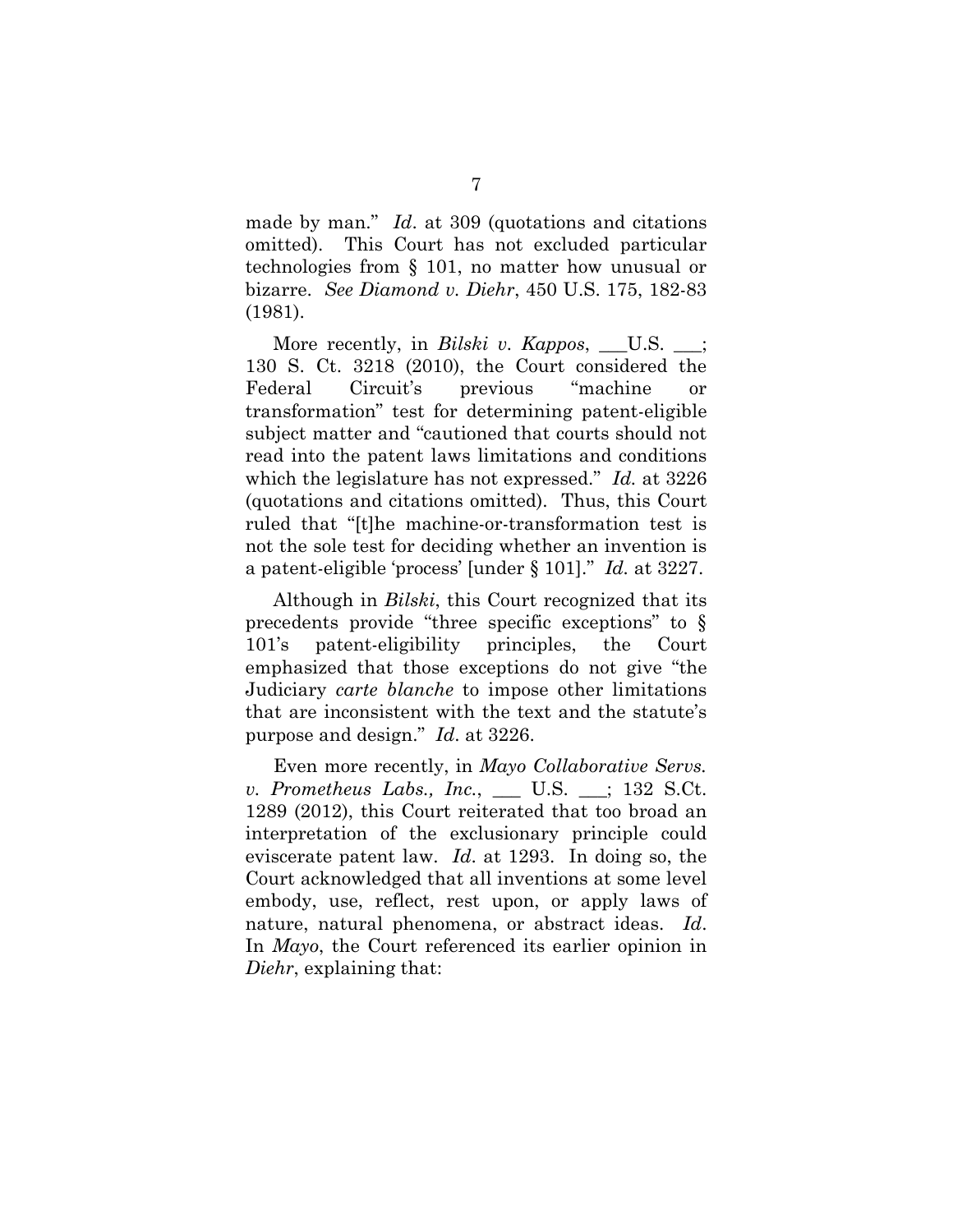[T]he Court pointed out that "a process is not unpatentable simply because it contains a law of nature or a mathematical algorithm." 450 U.S. at 187, 101 S.Ct. 1048 (quoting *Parker v. Flook*, 437 U.S. 584, 590, 98 S.Ct. 2522, 57 L.Ed.2d 451 (1978)). It added that "an application of a law of nature or mathematical formula to a known structure or process may well be deserving of patent protection." *Diehr, supra*, at 187, 101 S.Ct. 1048. And it emphasized Justice Stone's similar observation in *Mackay Radio & Telegraph Co. v. Radio Corp. of America*, 306 U.S. 86, 59 S.Ct. 427, 83 L.Ed. 506 (1939): "While a scientific truth, or the mathematical expression of it, is not a patentable invention, a novel and useful structure created with the aid of knowledge of scientific truth may be." 450 U.S. at 188, 101 S.Ct. 1048 (quoting *Mackay Radio, supra*, at 94, 59 S.Ct. 427).

#### *Mayo* at 1293-94.

The Court added, "Still as the Court has also made clear, to transform an unpatentable law of nature into a patent-eligible application of such a law, one must do more than simply state the law of nature while adding the words 'apply it.' *See, e.g., Benson, supra*, at 71-72, 93 S.Ct. 253." *Id.* at 1294.

This Court found in *Mayo* that the process claims at issue did not satisfy the conditions of § 101 because (a) the steps in the claimed processes (apart from the natural laws themselves) involved wellunderstood, routine, conventional activity previously engaged in by researchers in the field, and (b) at the same time, upholding the patents would risk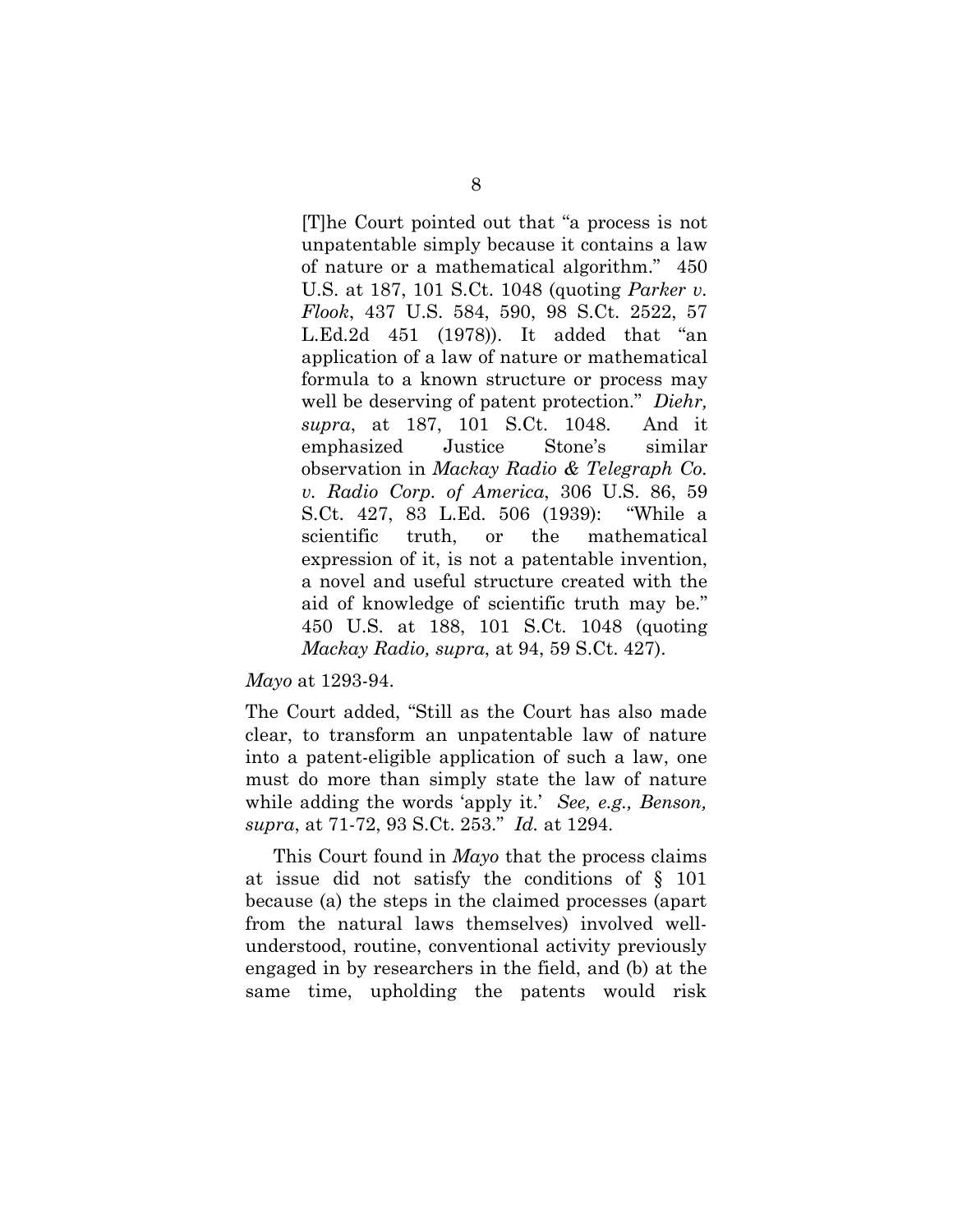disproportionately tying up the use of the underlying natural laws, inhibiting their use in the making of further discoveries. *Mayo* at 1294. This Court also stated:

> If a law of nature is not patentable, then neither is a process reciting a law of nature, unless that process has additional features that provide practical assurance that the process is more than a drafting effort designed to monopolize the law of nature itself. A patent, for example, could not simply recite a law of nature and then add the instruction "apply the law."

#### *Id*. at 1297.

The Court reiterated:

[T]o consider the three steps [of the patent claims at issue] as an ordered combination adds nothing to the laws of nature that is not already present when the steps are considered separately. *See Diehr, supra*, at 188, 101 S.Ct. 1048 ("[A] new combination of steps in a process may be patentable even though all the constituents of the combination were well known and in common use before the combination was made"). Anyone who wants to make use of these laws must first administer a thiopurine drug and measure the resulting metabolite concentrations, and so the combination amounts to nothing significantly more than an instruction to doctors to apply the applicable laws when treating their patients. . . .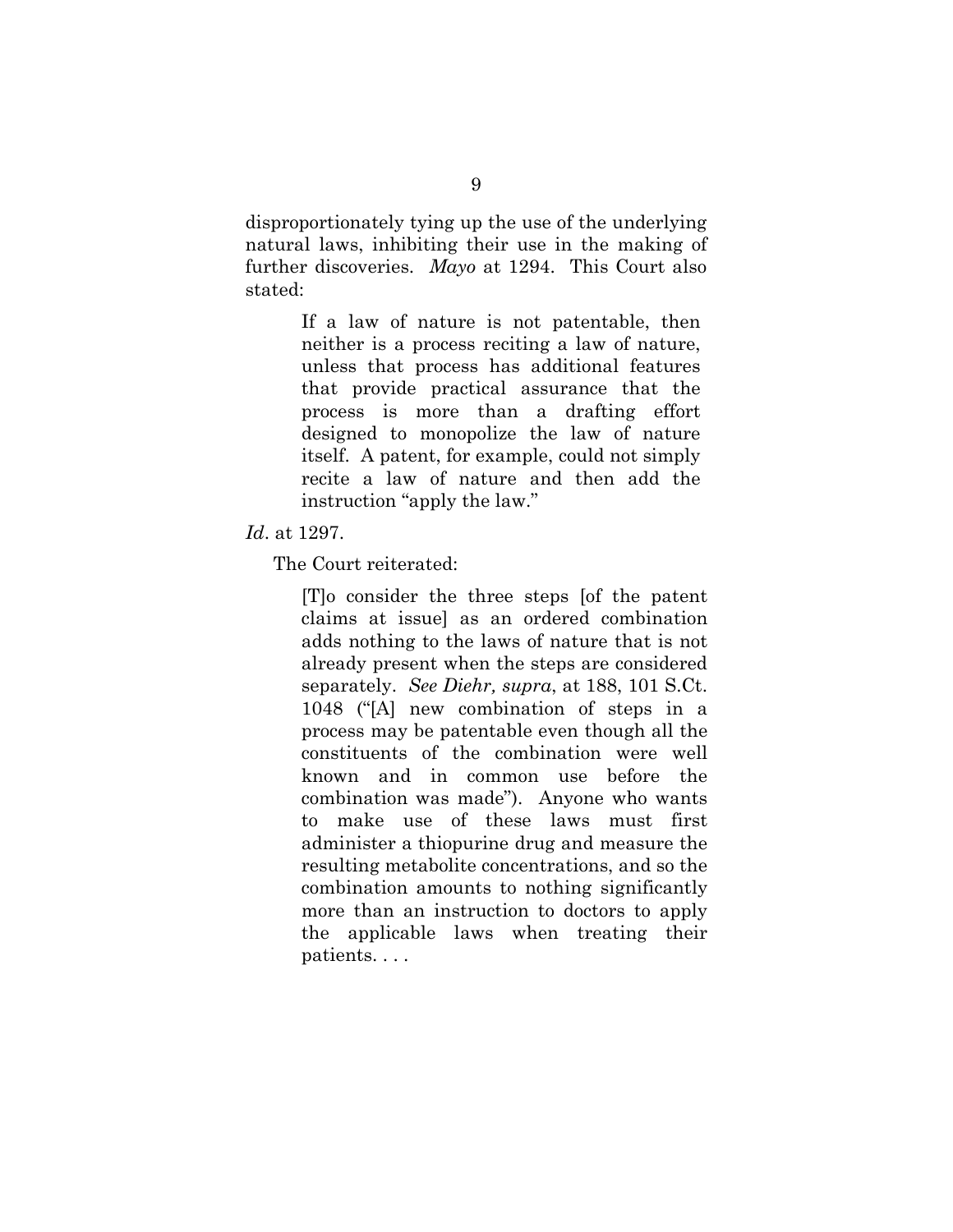To put the matter more succinctly, the claims inform a relevant audience about certain laws of nature; any additional steps consist of wellunderstood, routine, conventional activity already engaged in by the scientific community; and those steps, *when viewed as a whole*, add nothing significant beyond the sum of their parts taken separately. For these reasons we believe that the steps are not sufficient to transform unpatentable natural correlations into patentable applications of those regularities.

*Mayo* at 1298 (emphasis added).

This case is an opportunity for this Court to affirm that it will follow the same precedents in applying the broad and flexible scope of § 101 to computer-implemented inventions.

## <span id="page-14-0"></span>**B. Patent Claims To Computer-Implemented Inventions Recite Patent-Eligible Subject Matter When They Do Not Remove Their Underlying Abstract Ideas From The Public Domain**

Consistent with the broad language of § 101, the Court has correctly created exceptions to patent eligibility for laws of nature, natural phenomena, and abstract ideas. However, these exceptions do not limit the *subject matter* of the four specified categories of § 101. Instead, they provide guidance to the decision-maker in evaluating the eligibility of the claimed subject matter.

The exceptions that exist to § 101 patent eligibility — laws of nature, natural phenomena, and abstract ideas — are a matter of common sense: An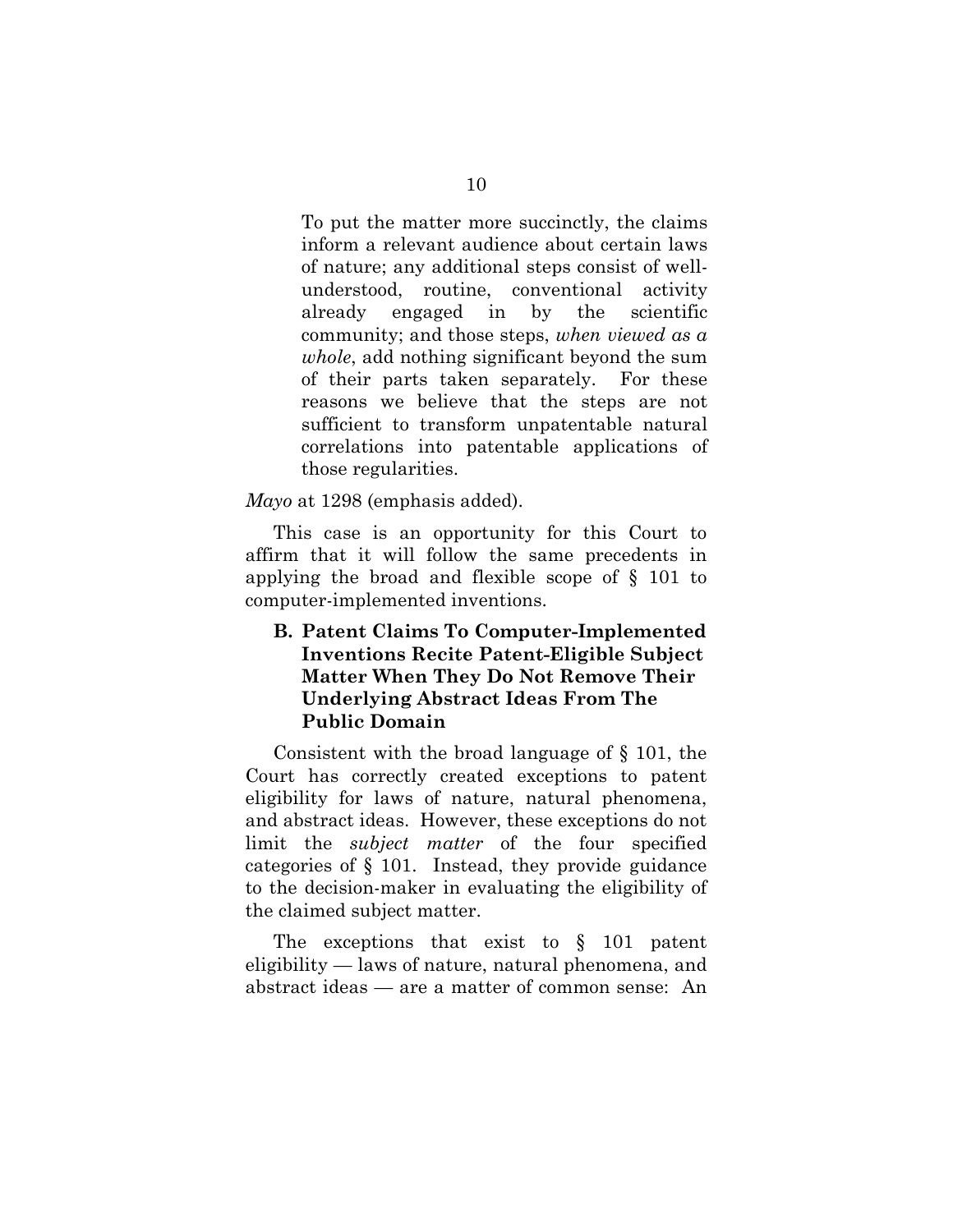inventor is not entitled to claim one of these basic principles in isolation, because to do so would remove it from the public domain. *See, e.g., Diehr*, 450 U.S. at 185. These are the "basic tools of scientific and technological work," *Gottschalk v. Benson*, 409 U.S. 63, 67-68 (1972), "free to all men and reserved exclusively to none." *Funk Bros. Seed Co. v. Kalo Inoculant Co.*, 333 U.S. 127, 130 (1948).

For example, this Court has refused to permit a patent claim where it would "wholly pre-empt" the use of a mathematical formula. *Benson*, 409 U.S. at 71-72. ". . . [A]n algorithm, or mathematical formula, "is like a law of nature, which cannot be the subject of a patent." *Diehr*, 450 U.S. at 186. However, the Court in *Diehr* also stated, "It is now commonplace that an *application* of a law of nature or mathematical formula to a known structure or process may well be deserving of patent protection." *Id*. at 187 (emphasis in original; citations omitted); *see also O'Reilly v. Morse*, 56 U.S. (15 How.) 62, 119 (1854) (provided application contains sufficient detail, "[w]hoever discovers that a certain useful result will be produced in any art, machine, manufacture, or composition of matter by the use of certain means is entitled to a patent for it"). Thus, "it is equally clear that a process is not unpatentable simply because it contains a law of nature or a mathematical algorithm." *Parker v. Flook*, 437 U.S. 584, 590 (1978).

In *Diehr*, this Court held that a claim that incorporated a mathematical equation constituted patentable subject matter because the claim, *as a whole*, defined a rubber molding process and not just an equation. 450 U.S. at 192–93. In doing so, the Court distinguished two of its earlier decisions: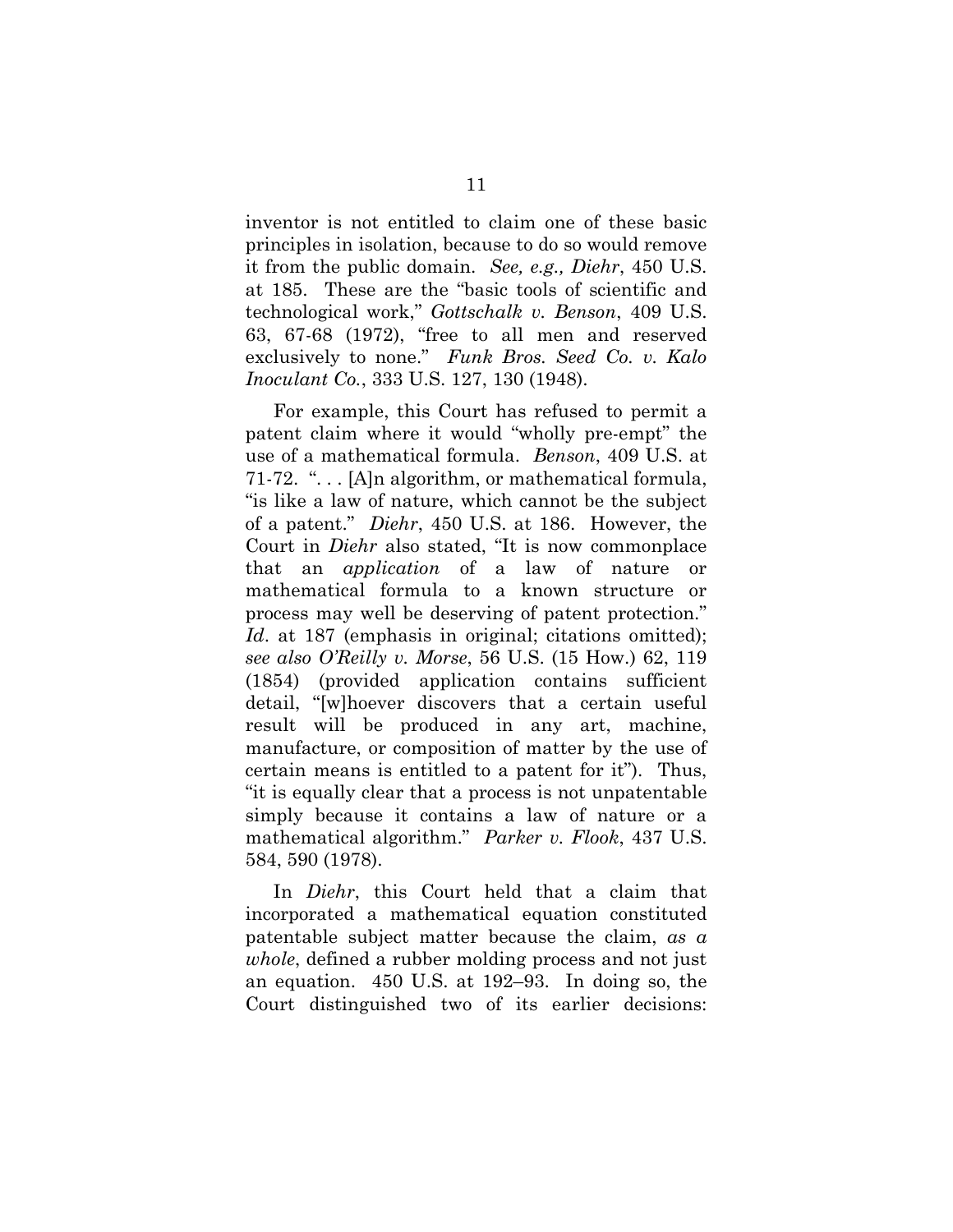*Parker v. Flook* and *Gottschalk v. Benson*. Distinguishing *Flook* as merely reciting a mathematical formula, the Court stated: "In contrast [to *Flook*], the respondents here do not seek to patent a mathematical formula. Instead, they seek patent protection for a process of curing synthetic rubber." *Diehr*, 450 U.S. at 187. "Even though a phenomenon of nature or mathematical formula may be well known, an inventive application of the principle may be patented." *Flook*, 437 U.S. at 594.

Similarly, the claims in *Benson* were directed to a method of programming a computer to convert signals from binary coded decimal form into pure binary form. The Court rejected the claims because they were not limited in scope; indeed, "the patent would wholly pre-empt the mathematical formula and in practical effect would be a patent on the algorithm *itself*." *Benson*, 409 U.S. at 71-72 (emphasis added).

The mathematical formula at issue in *Diehr* was well known, as were the process steps of installing rubber in a press, closing the mold, and determining the temperature of the mold. Additional steps included "constantly recalculating the appropriate cure time through the use of the formula and a digital computer, and automatically opening the press at the proper time." *Diehr*, 450 U.S. at 187. While the Court noted that "insignificant postsolution activity will not transform an unpatentable principle into a patentable process," *id*. at 191-92, that was not the case in *Diehr*:

> On the other hand, when a claim containing a mathematical formula implements or applies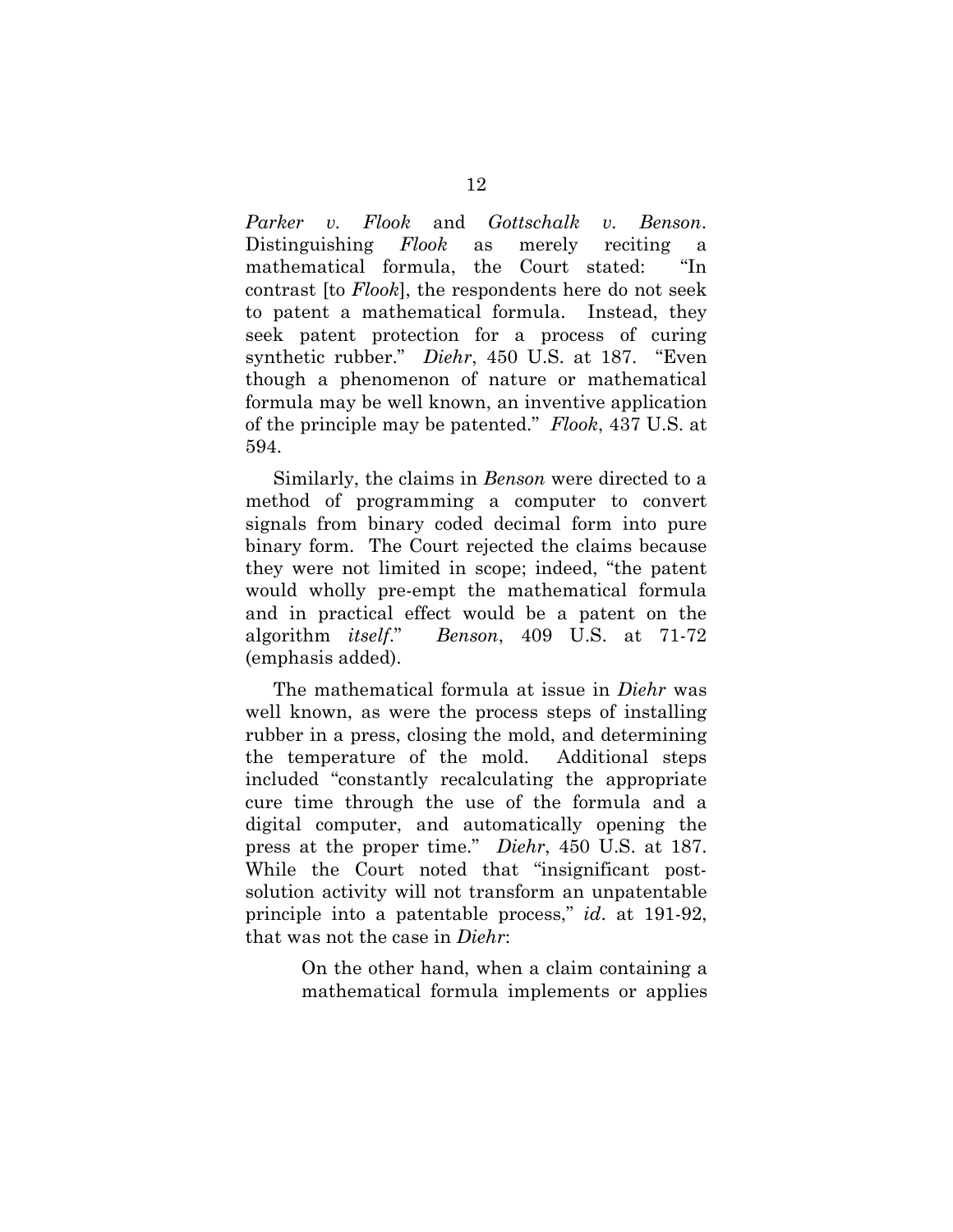that formula in a structure or process which, *when considered as a whole*, is performing a function which the patent laws were designed to protect (e.g., transforming or reducing an article to a different state or thing), then the claim satisfies the requirements of §101.

#### Id. at 192; (emphasis added).

What separates a law of nature, natural phenomenon or abstract idea, including an algorithm or mathematical formula or scientific or business principle, from patent-eligible subject matter is the *application* of the law, phenomenon or idea to "a new and useful end." *Diehr*, 450 U.S. at 188 n.11 (citations omitted); (emphasis added); *see also Mackay Radio & Tel. Co. v. Radio Corp.*, 306 U.S. 86, 94 (1939) ("While a scientific truth, or the mathematical expression of it, is not a patentable invention, a novel and useful structure created with the aid of knowledge of scientific truth may be.")

## <span id="page-17-0"></span>**C. Congress And The Court's Precedent Do Not Permit Wholly New § 101 Tests For Different Types Of Claims**

Allowing for various tests in a § 101 analysis would eventually result in a rule that would allow for patenting of abstract ideas. *See Mayo* at 1298. It would allow non-eligible subject matter to be patented. Indeed, a test that would allow for patentability in the absence of "manifest" evidence otherwise, may allow for the patenting of abstract ideas and laws of nature in cases where the wording of the claims is sufficiently ambiguous to mask their true implication. It would allow the issuance and enforcement of claims which fail "the single most reasonable understanding" test, but that on balance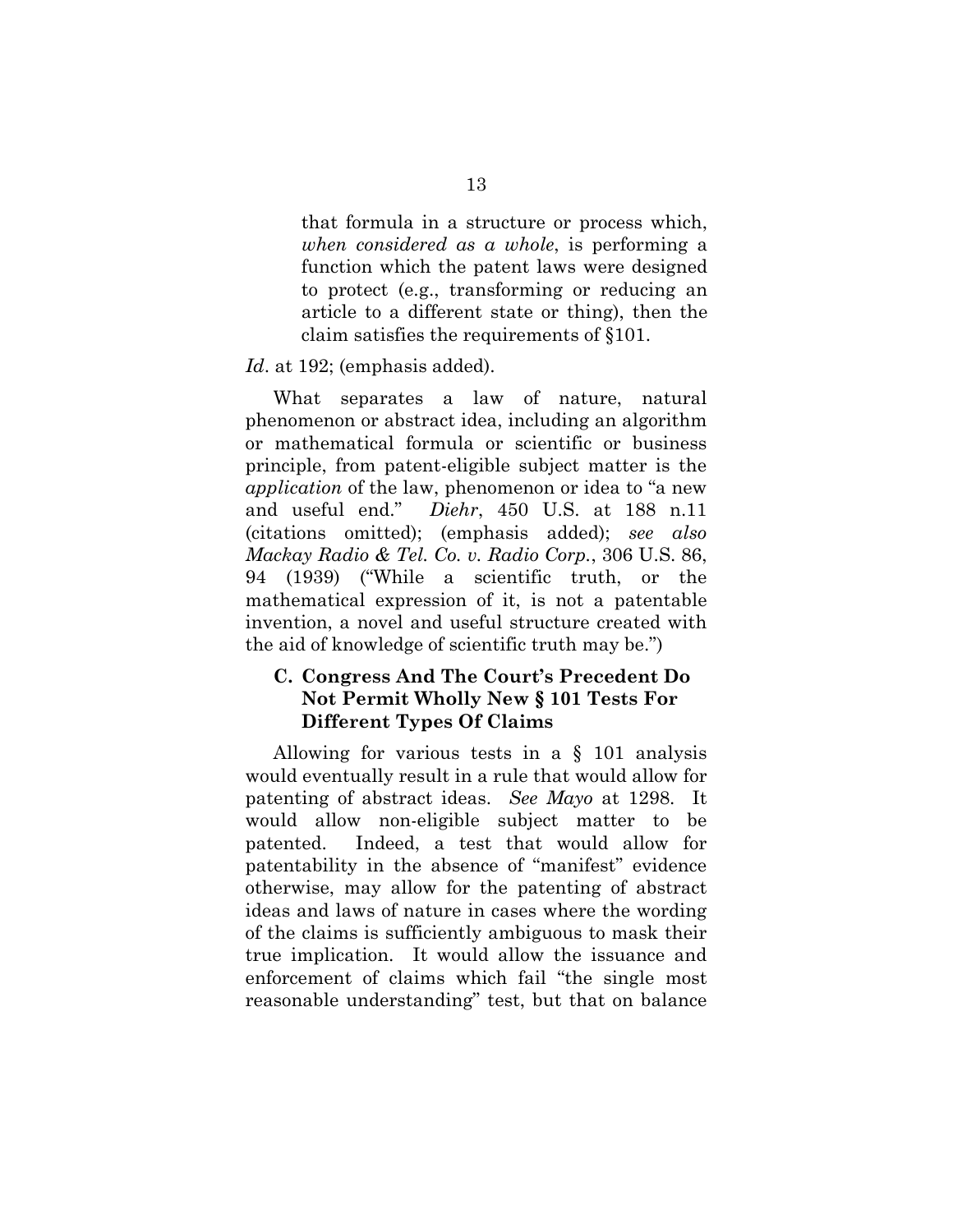are directed to "nothing more than a fundamental truth or disembodied concept."

It is true that in *Bilski*, the Court specifically stated it was not "foreclos[ing] the Federal Circuit's development of other [than machine-ortransformation] limiting criteria [for § 101 claim eligibility] that further the purposes of the Patent Act . . ." *Bilski* at 3231. However, the Court cautioned that the Federal Circuit may only develop criteria "not inconsistent with [the Patent Act's] text." *Id*. The "manifestly evident" test is inconsistent with the Patent Act's text. The test would indeed disallow the detailed analysis of the claim language as a whole as evident in *Mayo.*

The bar to patent eligibility set by the "wholly preempted" rule in *Diehr* is low. Raising the bar further would be at odds with § 101 and this Court's precedent. Claims to computer-implemented inventions fall within the scope of eligible subject matter under § 101 when they do not claim laws of nature, natural phenomena and abstract ideas (including algorithms or mathematical formulas and scientific or business principles) or nothing more than "apply [one of] these" to § 101 eligible subject matter. In other words, patent claims run afoul of  $\S$ 101 and this Court's precedent when they remove laws of nature, natural phenomena and abstract ideas (including algorithms or mathematical formulas and scientific or business principles), or the application of any of them, from the public domain.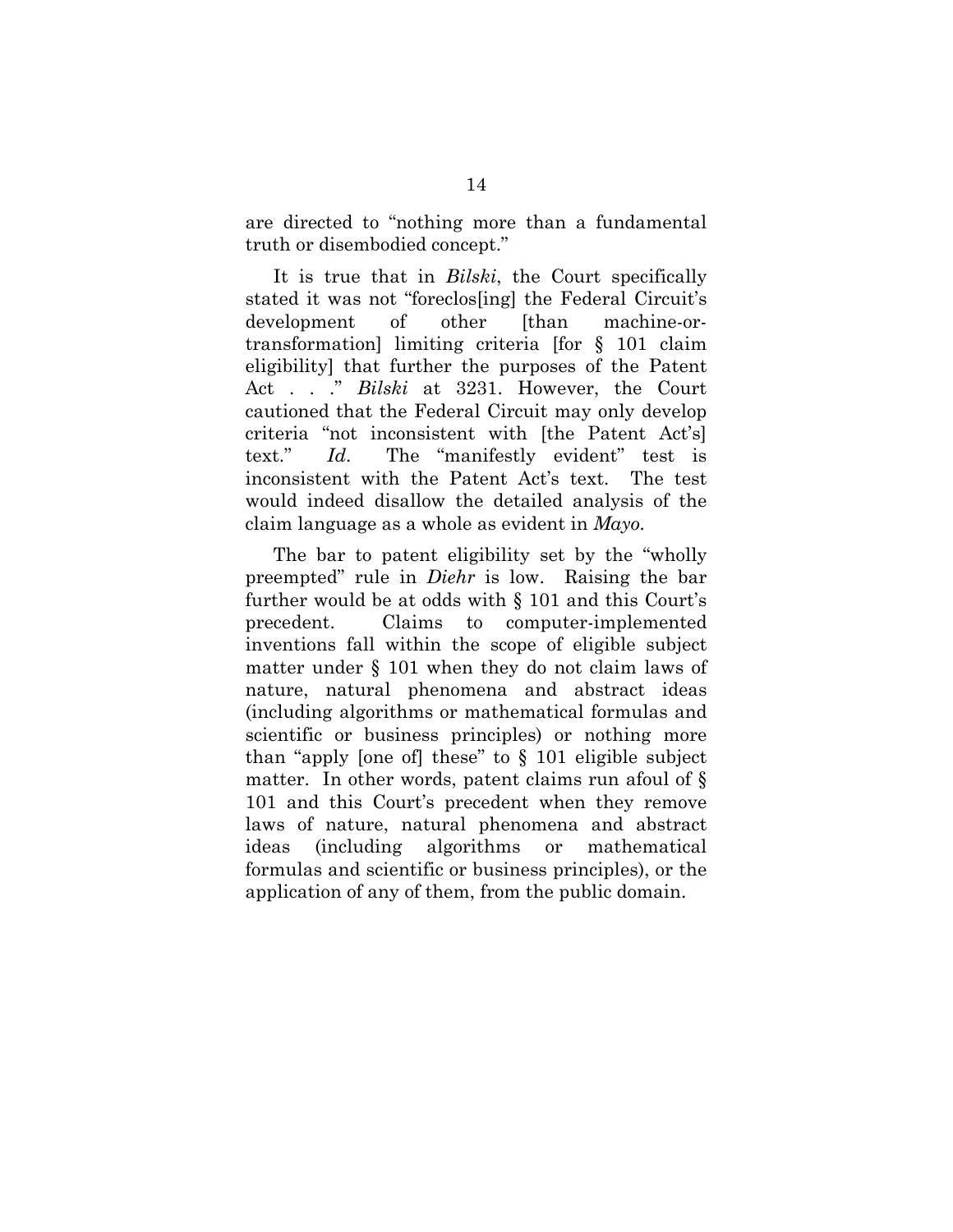## <span id="page-19-0"></span>**II. CONGRESS AND THIS COURT'S PRECEDENT DO NOT INTEND § 101 PATENT ELIGIBILITY TO BE JUDGED BY "INVENTIVE CONCEPT"**

Requiring a sole focus on the presence or absence of an "inventive concept" would lead to an improper reintroduction of the discredited "invention" test for patents. That reintroduction would wreak havoc on the patent system.

Section 101 has an interplay with other statutory sections such that courts need not solely focus on inventiveness under § 101. After all, § 101 ends with the caveat that even though a claim may be said to contain patent eligible subject matter, it still must satisfy the other requirements of 35 U.S.C. §§ 102, 103, and 112. "The understanding that these three requirements are *separate and distinct* is long standing and has been universally accepted." *In re Bergy*, 596 F.2d 952, 960 (CCPA 1979) (emphasis in original), *vacated & affirmed by Diamond v. Chakrabarty*, 447 U.S. 303 (1980). Indeed, Judge Rich correctly described them as doors that require separate keys. *Id*. at 960-62.

In other words, simply because an invention contains patent eligible subject matter does not mean that a patent should issue. "The 'novelty' of any element or step in a process, or even of the process itself" is a separate question to be considered under § 102 and "is of no relevance in determining whether the subject matter of a claim falls within the § 101 categories of patentable subject matter under § 102." *Diehr*, 450 U.S. at 188-89. Section "101 was never intended to be a 'standard of patentability'; the standards, or conditions as the statute calls them,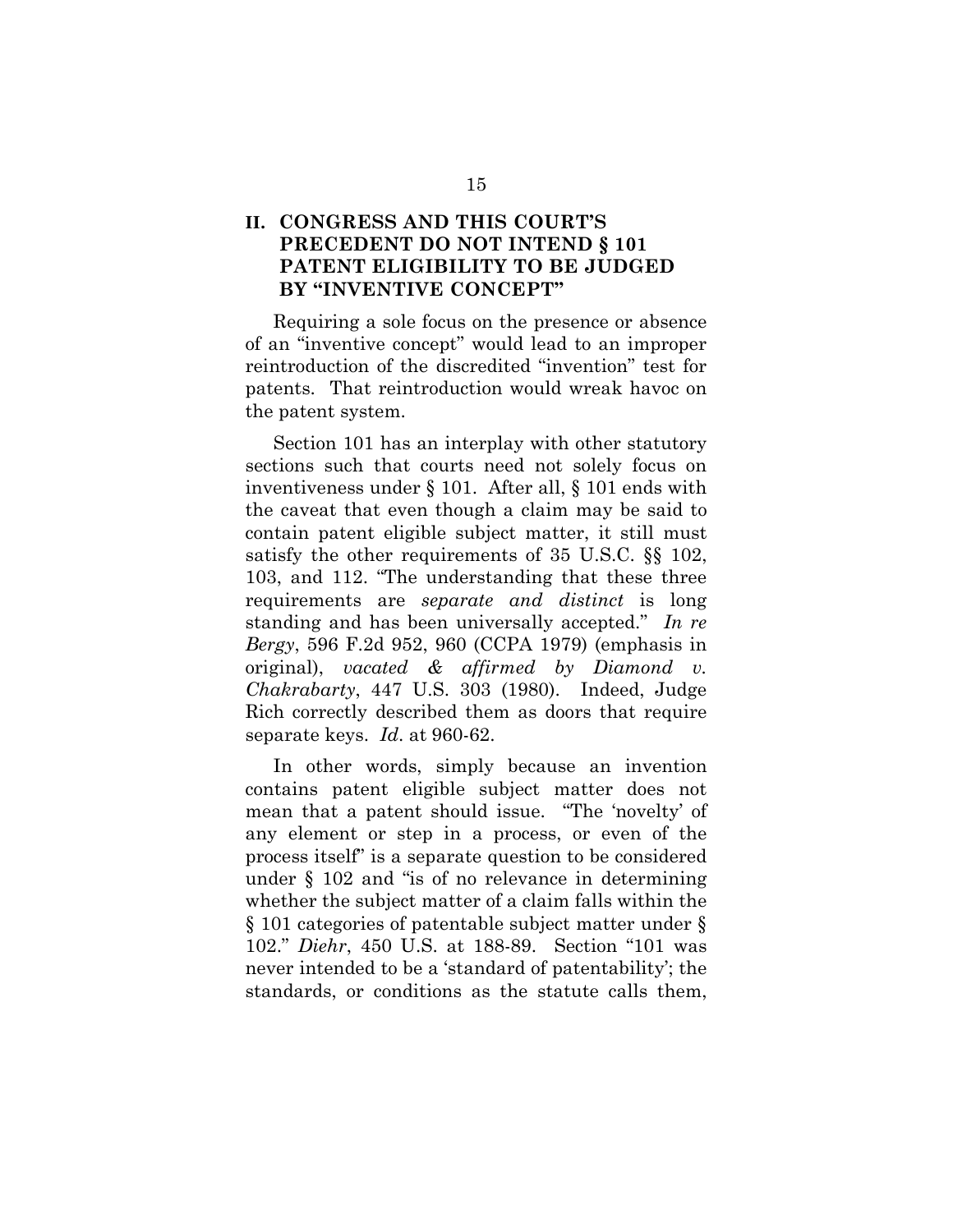are in § 102 and § 103 [and § 112]." *Bergy*, 596 F.2d at 963; *see also Diehr*, 450 U.S. at 189 (reinforcing that while § 101 is a "general statement of the type of subject matter that is eligible for patent protection," § 102 "covers in detail the conditions relating to novelty.") (Citations omitted). The legislative history of § 101 is consistent. "Section 101 sets forth the subject matter that can be patented, 'subject to the conditions and requirements of this title.' The conditions under which a patent may be obtained follow, and § 102 covers the conditions relating to novelty." S. Rep. No. 82-1979, 82d Cong., 2d Sess., at 5 (1952), *reprinted in* 1952 U.S.C.C.A.N. 2399.

Once § 101 is satisfied, the inventor still must satisfy §§ 102, 103 and 112 before he will be entitled to a patent. *See Bergy*, 596 F.2d at 960-62 (discussing separate doors for §§ 102 and 103). The object and purpose of § 103 is to promote "really novel advances in the art, rather than those attributable merely to a person having ordinary skill in the trade." *Vincent v. Suni-Citrus Prods. Co.*, 215 F.2d 305, 315 (5th Cir. 1954). The test of nonobviousness is independent of §§ 102 and 112 tests of novelty, enablement and definiteness, and patentability depends upon satisfaction of all of these requirements. *See, e.g., Nat'l Dairy Prods. Corp. v. Borden Co.*, 261 F. Supp. 771 (E.D. Wis. 1966); *see also Eimco Corp. v. Peterson Filters & Eng'g Co.*, 406 F.2d 431 (10th Cir. 1968); *Bros. Inc. v. Browning Mfg. Co.*, 317 F.2d 413 (8th Cir. 1963).

The profound truth underlying Congress' broad statement of eligibility is that it fosters innovation. Indeed, the foundation of our patent system is the notion that the lure of a United States patent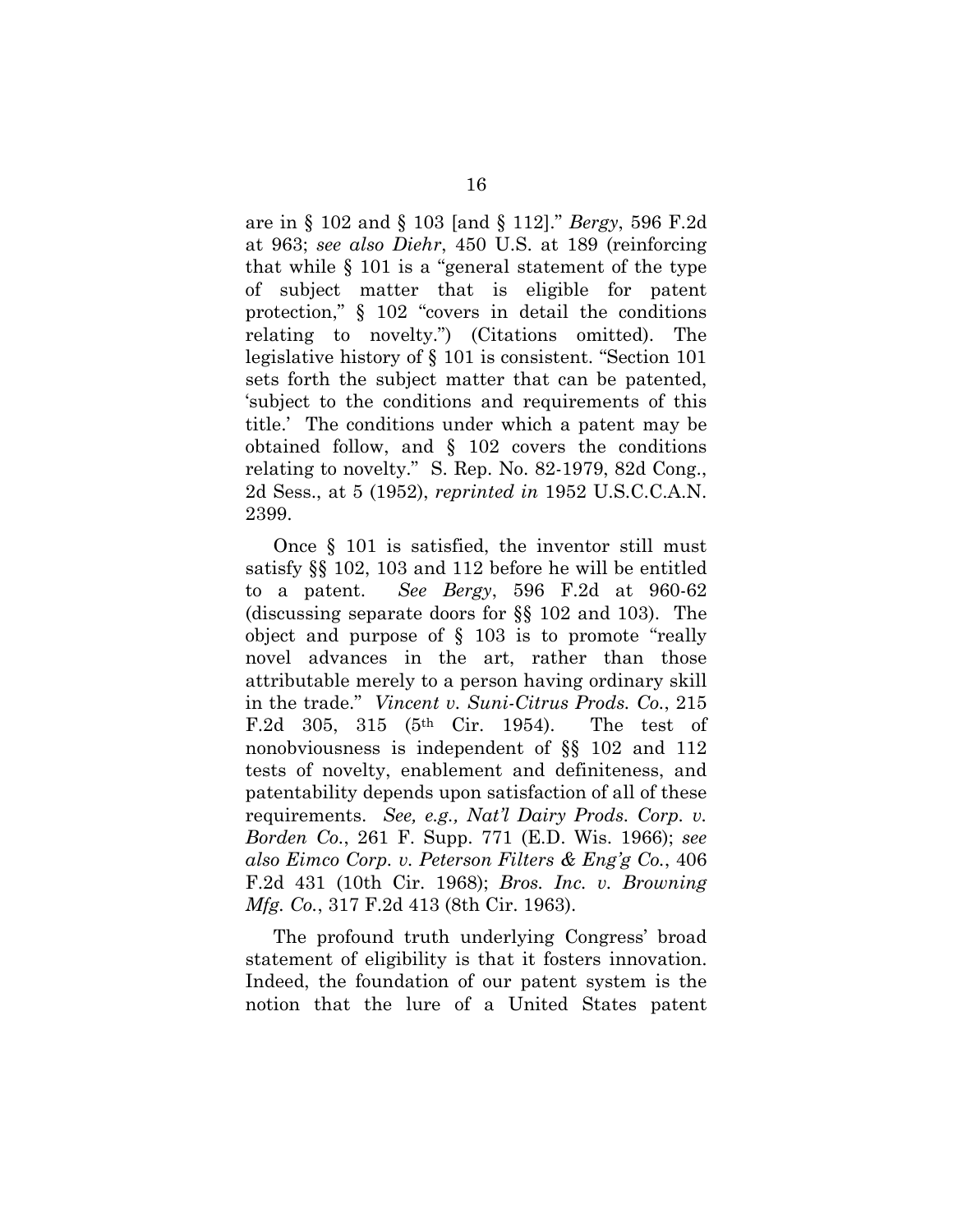encourages creativity.[3](#page-21-0) Filing an application provides the applicant's quid pro quo—disclosure and ultimate publication—to the benefit of the public. Even if those applications do not issue as patents, the public benefits because of their dedication. A cramped reading of § 101 would discourage filings, and it would be impossible to gauge what the public lost as a result.

It is true that *Mayo, Diehr* and *Flook* reference "inventive concept" as a matter for § 101 consideration. *Mayo* at 1304. But *Bilski*, *Benson* and *Morse* do not reference "inventive concept." Moreover, *Diehr* describes the holding in *Flook* as standing "for no more than [] long established principles [against patenting of laws of nature, natural phenomena, and abstract ideas]." *Diehr* at 185.

While it is true the Court has used the term "inventive concept," and acknowledged the potential for overlap with §§ 102, 103 and 112 (*Mayo* at 1304), the Court has never stated that an "inventive concept" is *per se* or *always* needed in a § 101 analysis. Instead, the Court has stated that the portions of a claim that recite a law of nature or abstract idea must be accompanied by other elements sufficient to ensure that the patent claim

 $\overline{a}$ 

<span id="page-21-0"></span><sup>3</sup> *See, e.g., The Supreme Court Engages in Judicial Activism in Interpreting the Patent Law in eBay, Inc. v. MercExchange, L.L.C.*, 10 Tul. J. Tech. & Intell. Prop. 165, 199-200 (2007) (a strong patent system provides incentives for enterprises and capital to smaller enterprises; however, a weaker patent system allows existing dominant enterprises to avoid additional competition, and by reducing the economic value of patents, increases incentives for the dominant enterprises to infringe).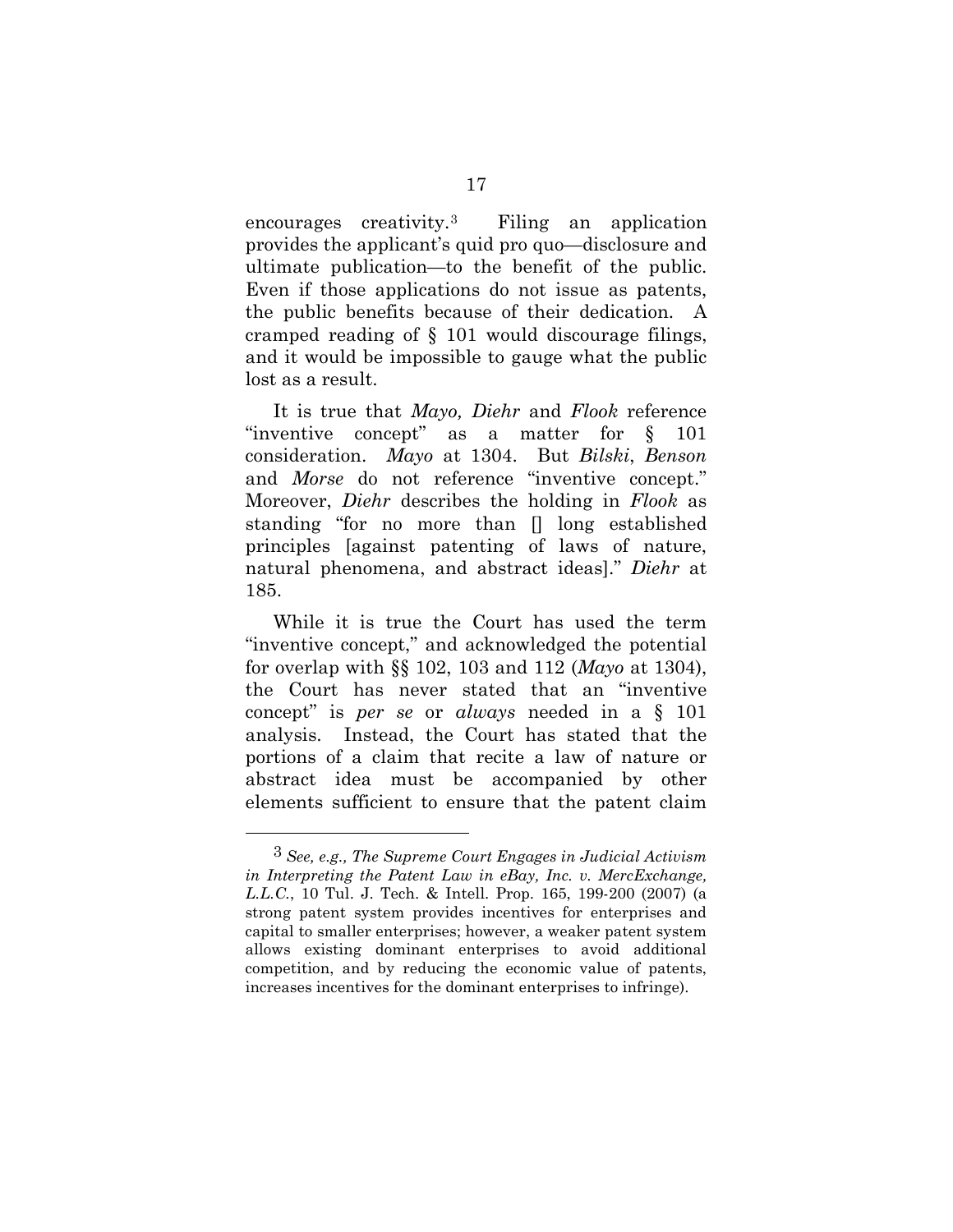as a whole amounts to significantly more than a recitation of an application of a natural law or abstract idea. *Mayo* at 1294.

A test of inventive concept akin to an evaluation of nonobviousness must certainly not be adopted. Such a test does not follow the totality of this Court's precedent on §§ 101 and 103, and will only reintroduce into § 101 doctrine immense confusion regarding the definition of the word "invention." That lack of definition is well known to the courts, expressed at length by the Court itself as to be avoided. *Graham v. John Deere & Co.*, 383 U.S. 1 (1966). Indeed, avoiding the very idea of testing inventions for an "inventive concept" was the underlying purpose of Congress' adoption of 35 U.S.C. 103. *Id*. at 14-17. This Court cannot have intended to introduce the amorphous concept of "invention" back into patent law as the sole test under § 101 following an eradication of this very test. *Id*.

Indeed, in *Bilski*, this Court confirmed the liberal application of § 101. The Court specifically cautioned "that courts should not read into the patent laws limitations and conditions which the legislature has not expressed." *Id*. at 3226. "Congress plainly contemplated that the patent laws would be given wide scope," and "took [a] permissive approach to patent *eligibility* to ensure that ingenuity should receive a liberal encouragement." *Id*. at 3225 (quotations omitted; emphasis added). Thus, this Court should not apply "inventive concept" as the test for patent eligibility under § 101.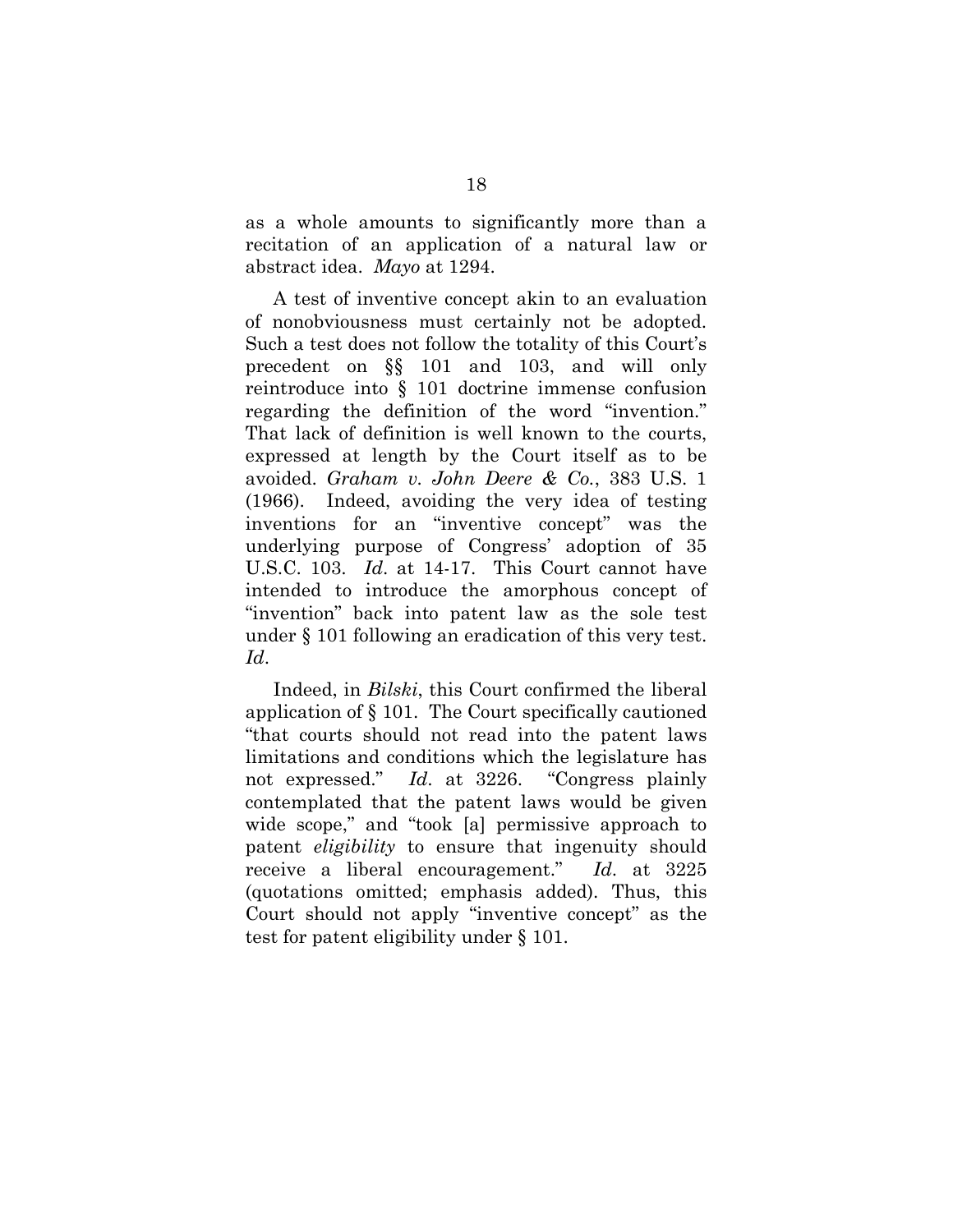## <span id="page-23-0"></span>**III. SECTION 101 ELIGIBILITY IS SIMPLE – ALBEIT UNSATISFYING TO THOSE WHO DESIRE A BRIGHT LINE TEST**

#### <span id="page-23-1"></span>**A.** *Mayo* **Is Instructive But Not Directly On Point**

In her original dissenting opinion, Judge Prost correctly noted that the Federal Circuit did not write on a blank slate and cited to this Court's precedent regarding subject matter eligibility. *CLS Bank International v. Alice Corp. Pty. Ltd.,* 685 F.3d 1341, 1356 (Fed. Cir. 2012). However, the present case involves claims directed to computer-implemented inventions that are more closely related to applications of an abstract idea, algorithm or mathematical formula, or scientific or business principle, rather than a law of nature. As such, this Court's analyses in law of nature cases, such as *Mayo*, while instructive, are not directly on point.

In *Bilski*, a case involving claims to a "fundamental economic practice" and "mathematical formula" found to be "an unpatentable abstract idea," the Court stated:

> In light of these precedents, it is clear that petitioners' application is not a patentable "process." Claims 1 and 4 in petitioners' application explain the basic concept of hedging, or protecting against risk: "Hedging is a fundamental economic practice long prevalent in our system of commerce and taught in any introductory finance class." 545 F.3d, at 1013 (Rader, J., dissenting); \*\*\* [other citations omitted]. The concept of hedging, described in claim 1 and reduced to a mathematical formula in claim 4, is an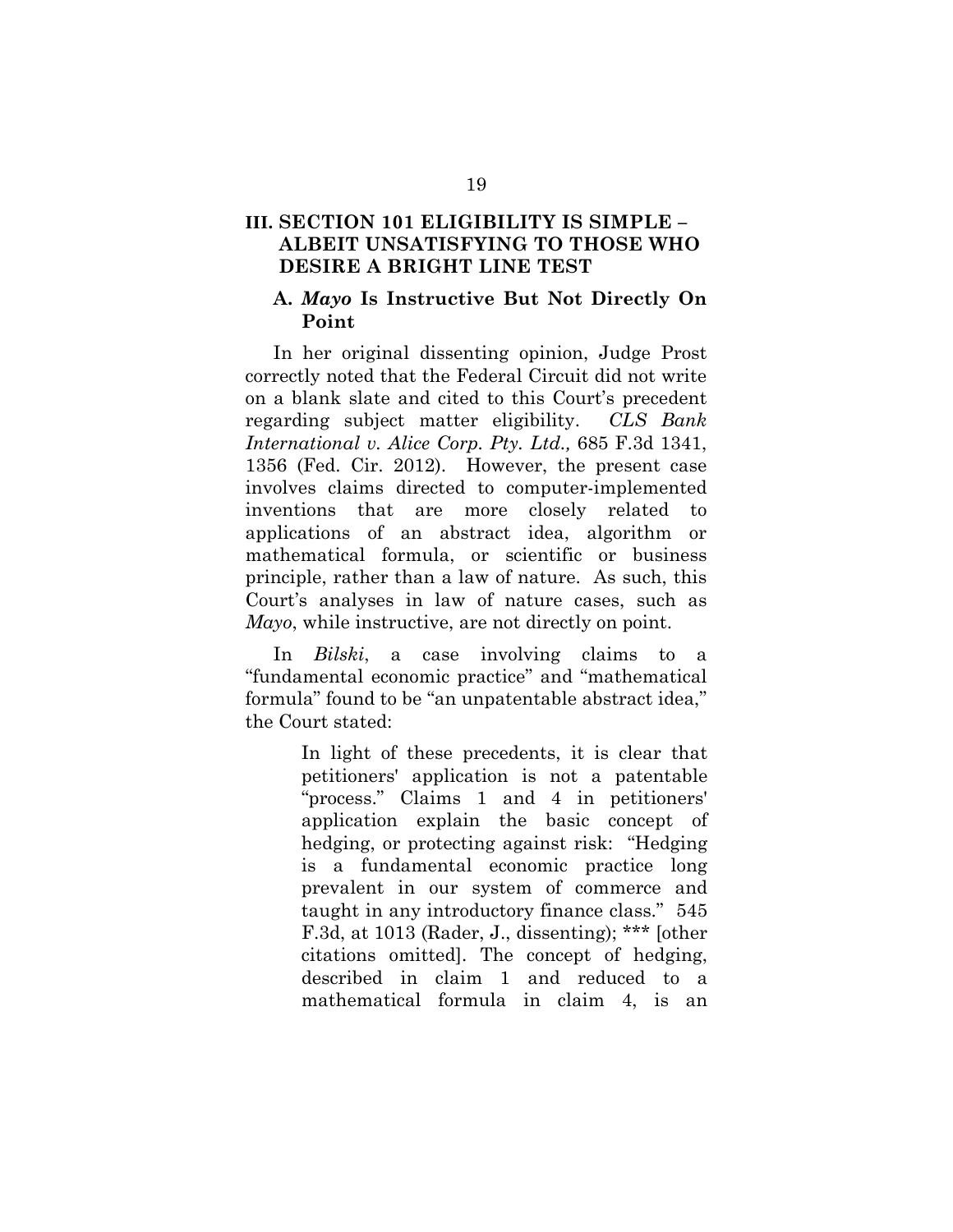unpatentable abstract idea, just like the algorithms at issue in *Benson* and *Flook*. Allowing petitioners to patent risk hedging would pre-empt use of this approach in all fields, and would effectively grant a monopoly over an abstract idea.

#### *Bilski,* \_\_\_ U.S. \_\_\_; 130 S.Ct. 3231.

Consistent with the above analysis, the Court should continue to focus its analysis under § 101 on whether the patent claims in question would effectively monopolize the underlying abstract idea and its application.

Most importantly, a court must consider the claim as a whole. A court must not strip the claim of important details that might not be essential to *understanding* the abstract idea underlying the invention, and then consider the remaining claim limitations in a vacuum. Where those details show that the claim does not patent the underlying abstract idea and remove the use of the abstract idea from the public domain, the claim should pass muster under § 101.

#### <span id="page-24-0"></span>**B. Applying § 101 Means Asking Two Questions**

Applying the Court's *Diehr* tests to computerimplemented inventions, a first inquiry asks: do the claims include an abstract idea, algorithm or mathematical formula, or scientific or business principle? If so, the second inquiry is as follows:

• Are the claims drawn to subject matter otherwise patent eligible? If so, such claims are not rendered patent ineligible simply because they *use* an abstract idea, algorithm or mathematical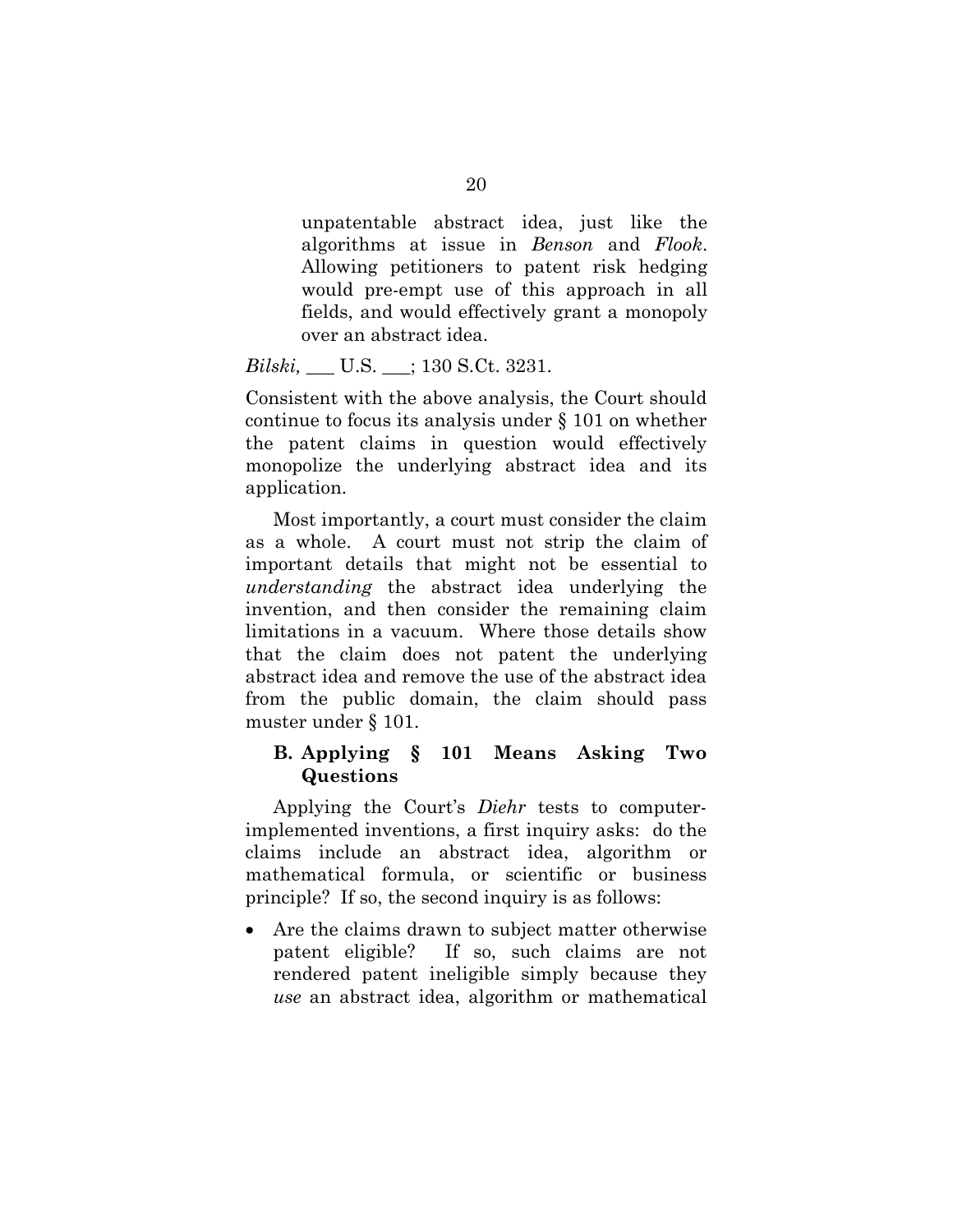formula, or scientific or business principle (*Diehr* at 187).

- Do the claims apply an abstract idea, algorithm or mathematical formula, or scientific or business principle in a structure or process which, when considered *as a whole*, is performing a function which the patent laws were designed to protect (*e.g.*, transforming or reducing an article to a different state or thing)? If so, the claims are patent eligible (*id*. at 192).
- Do the claims apply the laws of nature to a new and useful end? If so, they are patent eligible (*id*. at 188 n.11).

Applying the *Mayo* test to computer-implemented inventions, the second inquiry asks: does the claim have additional features that provide practical assurance that the claim is more than a drafting effort designed to monopolize an abstract idea, algorithm, mathematical formula, scientific or business principle, itself? *Mayo* at 1297. Put another way, does the claim do more than instruct the relevant audience to apply the applicable idea, algorithm, formula, or principle in a specific situation? *Mayo* at 1298. Put more succinctly, do the claims do more than inform a relevant audience about an abstract idea, algorithm, mathematical formula, or scientific or business principle, by having additional steps that add something significant beyond the idea, algorithm, formula, or principle, and beyond well-understood, routine, conventional activity of a type necessary to apply the idea, algorithm, formula, or principle? *Mayo* at 1298. Essentially, do the claims do more than state an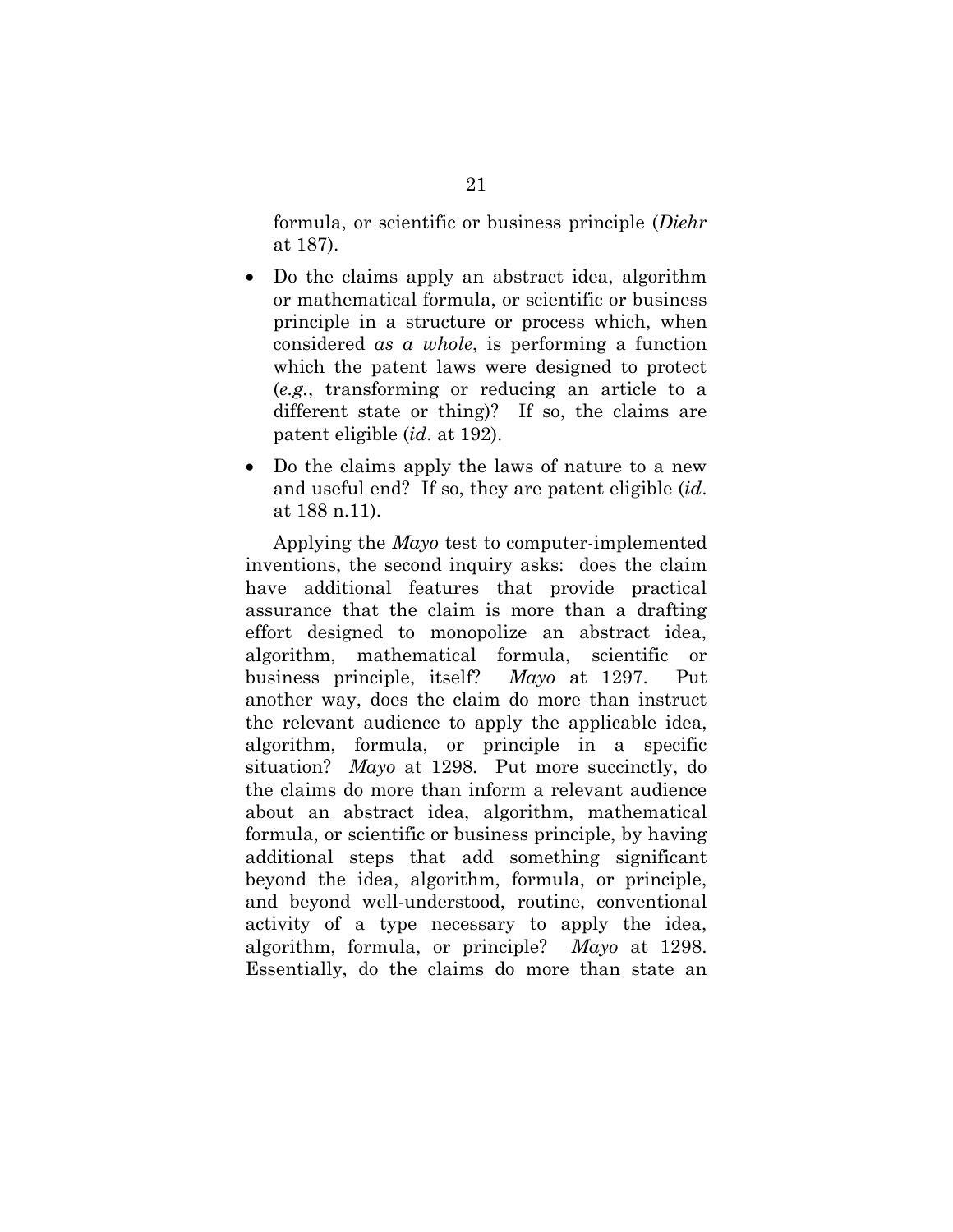idea, algorithm, formula, or principle and add "apply it"' [or "apply it using a computer."] *Mayo* at 1294.

Claim limitations which tell the relevant audience about a natural law [abstract idea, algorithm, mathematical formula, or scientific or business principle] do not render claims patent eligible. *Id*. The same is true for limitations which suggest that a relevant person should take a law [abstract idea, algorithm, mathematical formula, or scientific or business principle] into account. *Id*. Similarly, process steps that instruct relevant individuals to engage in well-understood, routine, conventional activity do not confer patent eligibility. *Id*. at 1297-8. The same is true for steps in combination that amount to nothing more than instruction to apply applicable laws [abstract idea, algorithm, mathematical formula, or scientific or business principle]. *Id*. at 1298. Steps that tell relevant persons to gather data from which they may draw an inference in light of correlations are no better. *Id*. In sum, steps *that must be taken* in order to apply a natural law, abstract idea, algorithm, mathematical formula, or scientific or business principle merely instruct individuals to apply such concepts, and thus do not make claims patent eligible. *Id*.at 1299 (emphasis added).

Harmonizing this Court's prior decisions, the test of § 101 is simple. A claim to a computerimplemented invention, when taken as a whole, that simply states a law of nature, natural phenomena or abstract idea, including an algorithm or mathematical formula or a scientific or business principle, and removes any of these from the public domain may not be patented. Similarly, a claim that does nothing more than state a law of nature,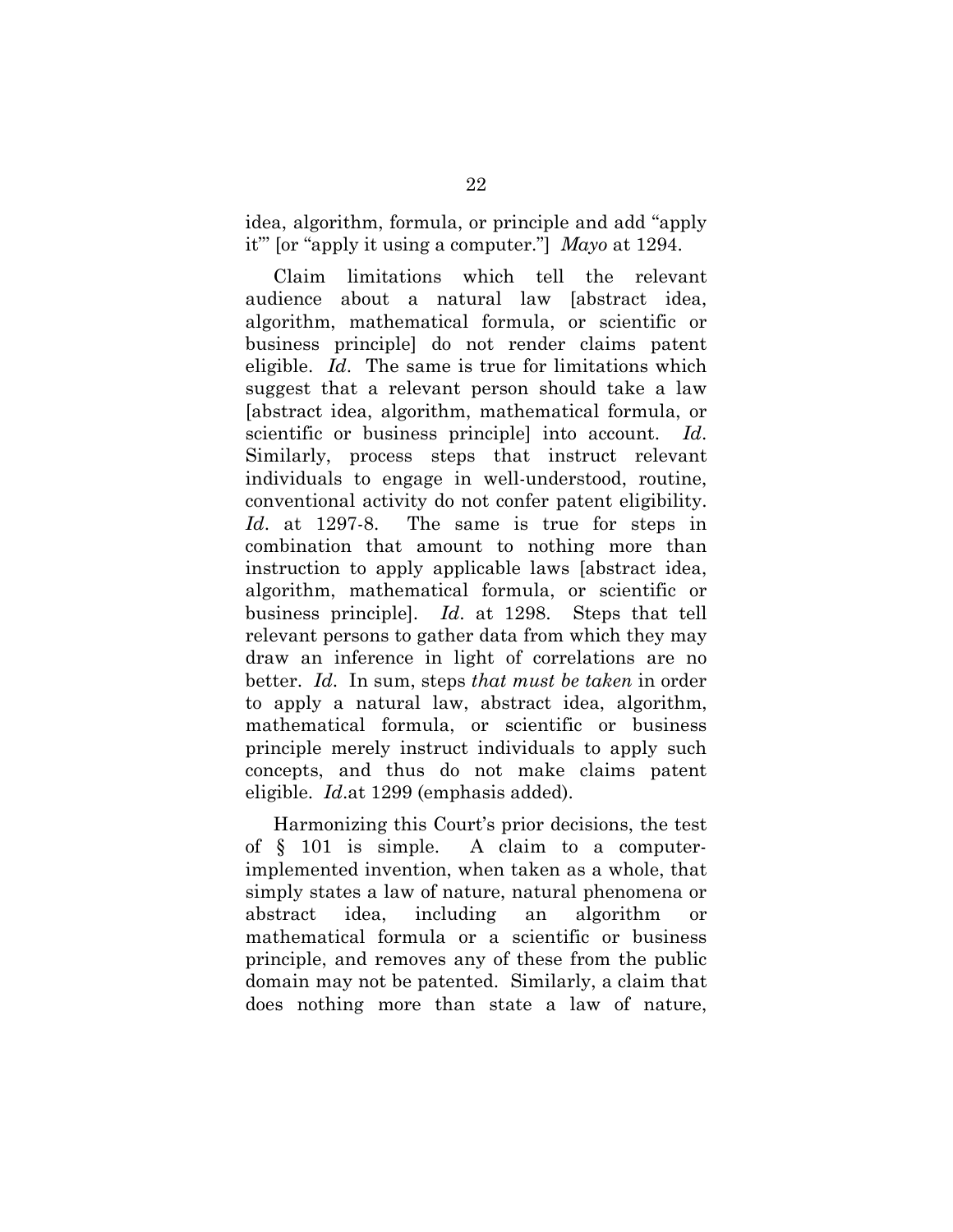natural phenomena or abstract idea, including an algorithm or mathematical formula or a scientific or business principle, and then adds "apply it" [including "apply it using a computer"] may not be patented.

## <span id="page-27-0"></span>**C. Although Simple In Exposition And Difficult In Practice, The Simple Test Is Nevertheless The Correct Test**

Applying the two-question test of the Court's prior decisions to claims directed to computerimplemented inventions is no doubt difficult and will necessitate careful review by the PTO and the Courts on a case-by-case basis, and will involve evaluating each patent claim as a whole.

Since all computer-implemented inventions at some level embody, use, reflect, rest upon, or apply abstract ideas, mathematical formulas, algorithms, or fundamental scientific or business principles, all claims to computer-implemented inventions may require application of the two-question test. The simple two-question test, however, must nevertheless be the test under § 101. The rule of law through Congress and this Court's precedent does not allow otherwise.

### **CONCLUSION**

<span id="page-27-1"></span>For the foregoing reasons, IPLAC respectfully requests that the Court continue to apply its prior precedent regarding exceptions to patent eligible subject matter under 35 U.S.C. § 101 to computerimplemented inventions.